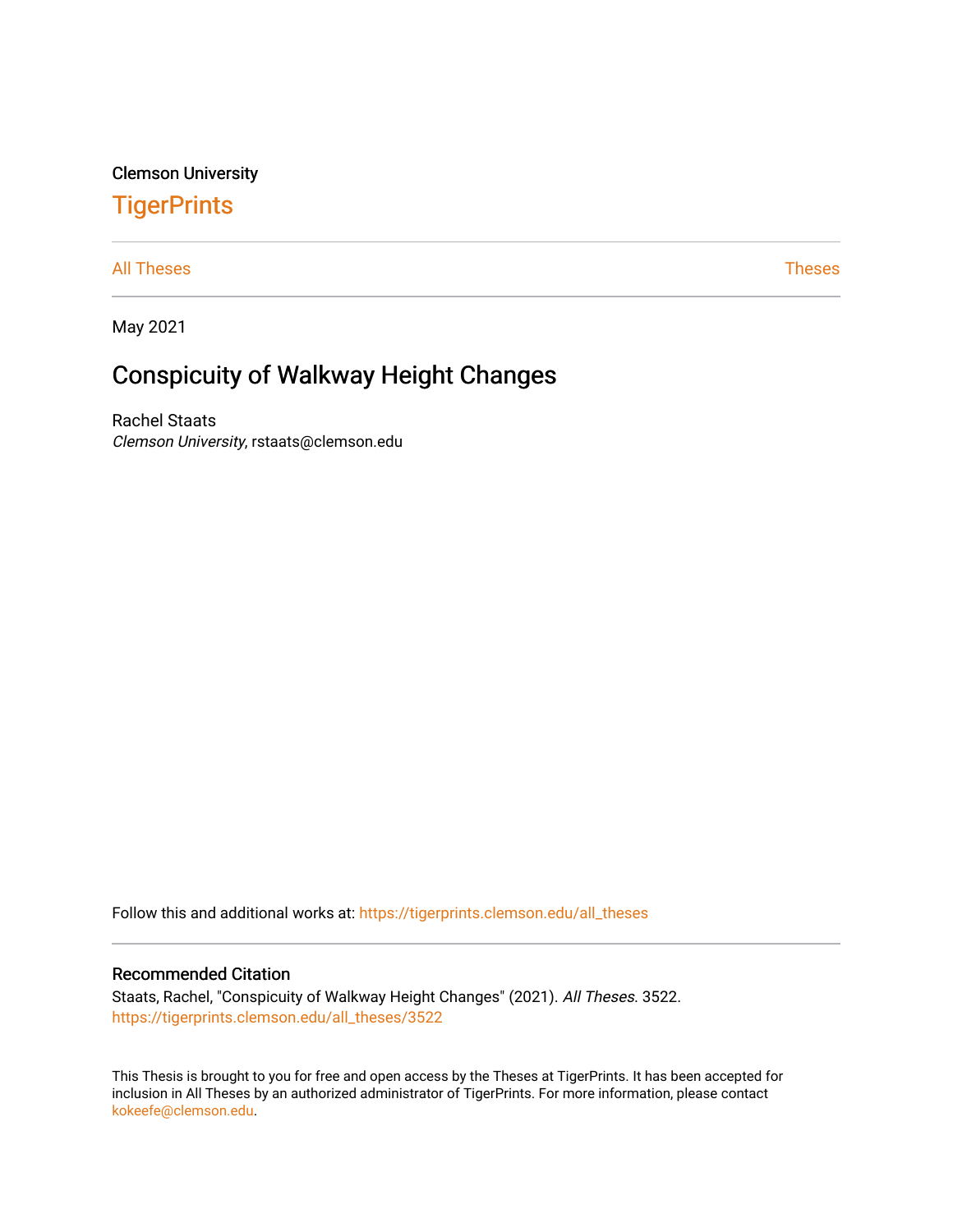# CONSPICUITY OF WALKWAY HEIGHT CHANGES

A Thesis Presented to the Graduate School of Clemson University

In Partial Fulfillment of the Requirements for the Degree Master of Science Human Factors Psychology

> by Rachel Staats May 2021

Accepted by: Dr. Benjamin Stephens, Committee Chair Dr. Patrick Rosopa Dr. Rick Tyrrell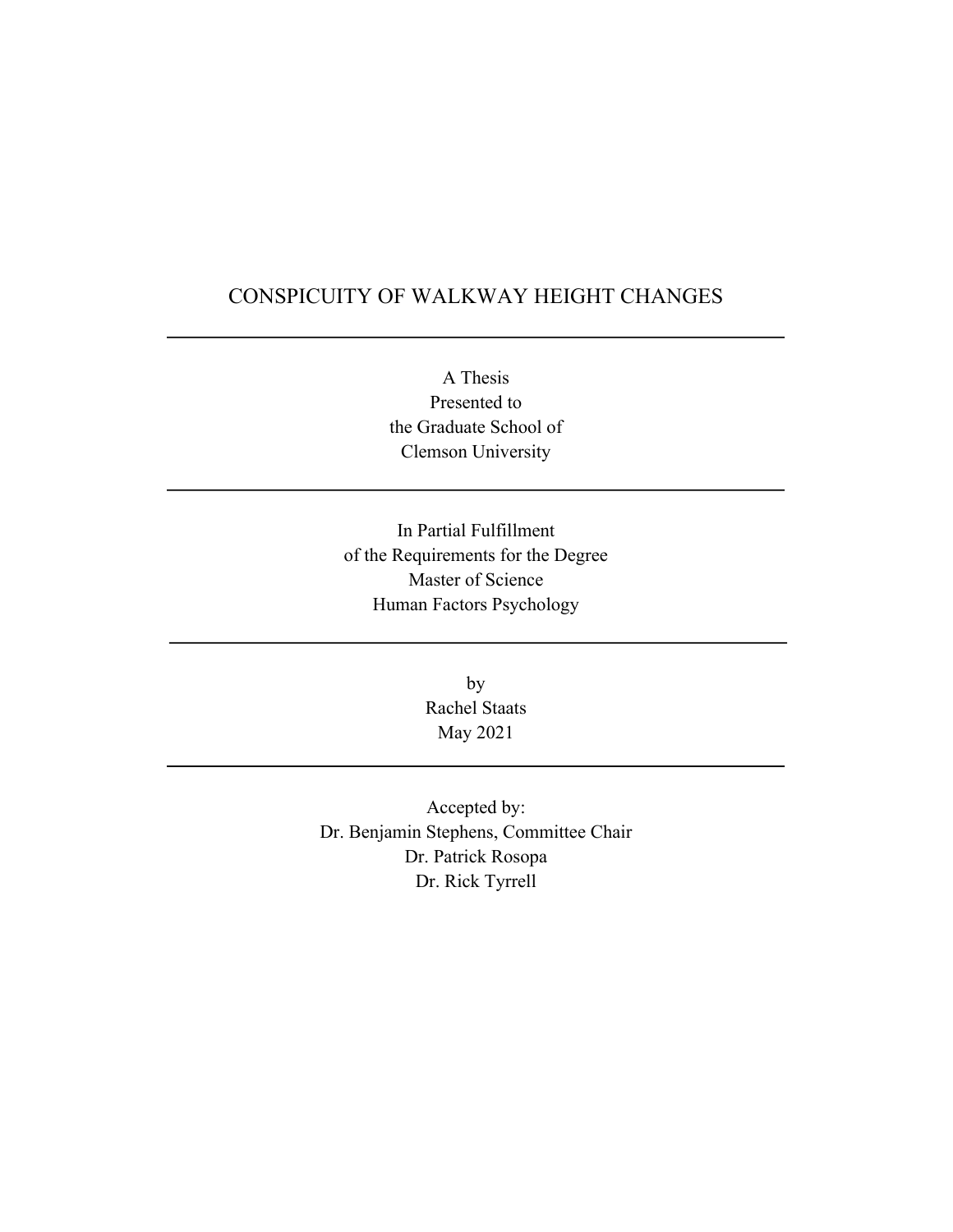### **ABSTRACT**

Trip and fall events can be dangerous and result in injury. One-way trip events start is when an observer's minimum foot clearance (MFC) is smaller than the height change. One reason why the observer might not change their MFC in response to the height change is that the height change is not conspicuous. An important aspect of conspicuity is illuminance levels. In this study, we wish to explore an online method that uses digital manipulation of the amount of light in the photo to simulate illuminance levels (lightness levels). Previous studies with object detection suggest that the lower the illuminance levels the harder the object is to detect. This study found that people do indeed judge height changes as more conspicuous as the height change increases and as lightness levels increase. Major conclusions were that shadowing cues transfer well from in lab studies to pictures. Another conclusion is that there could be a danger to pedestrians at medium and low lightness levels.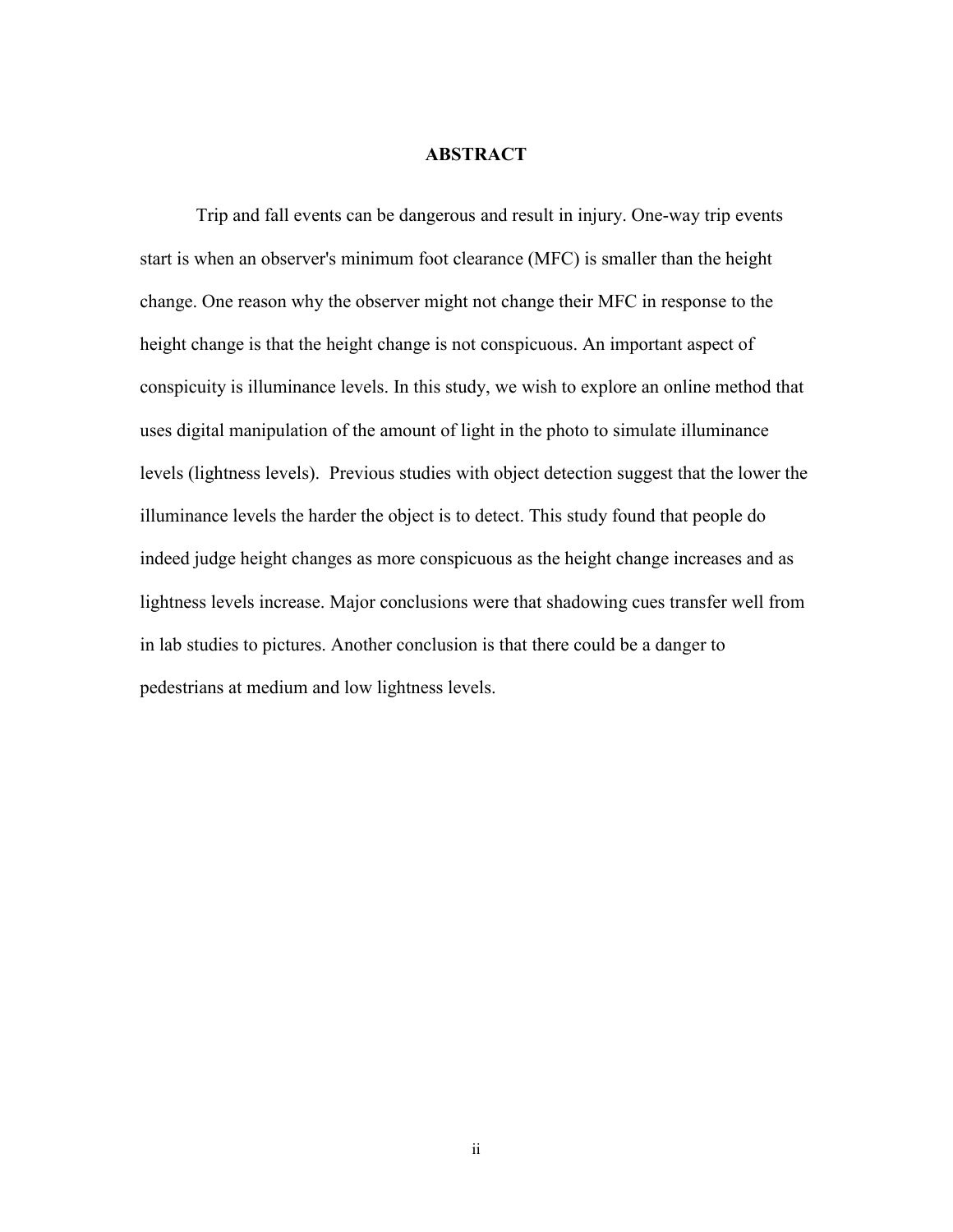# **TABLE OF CONTENTS**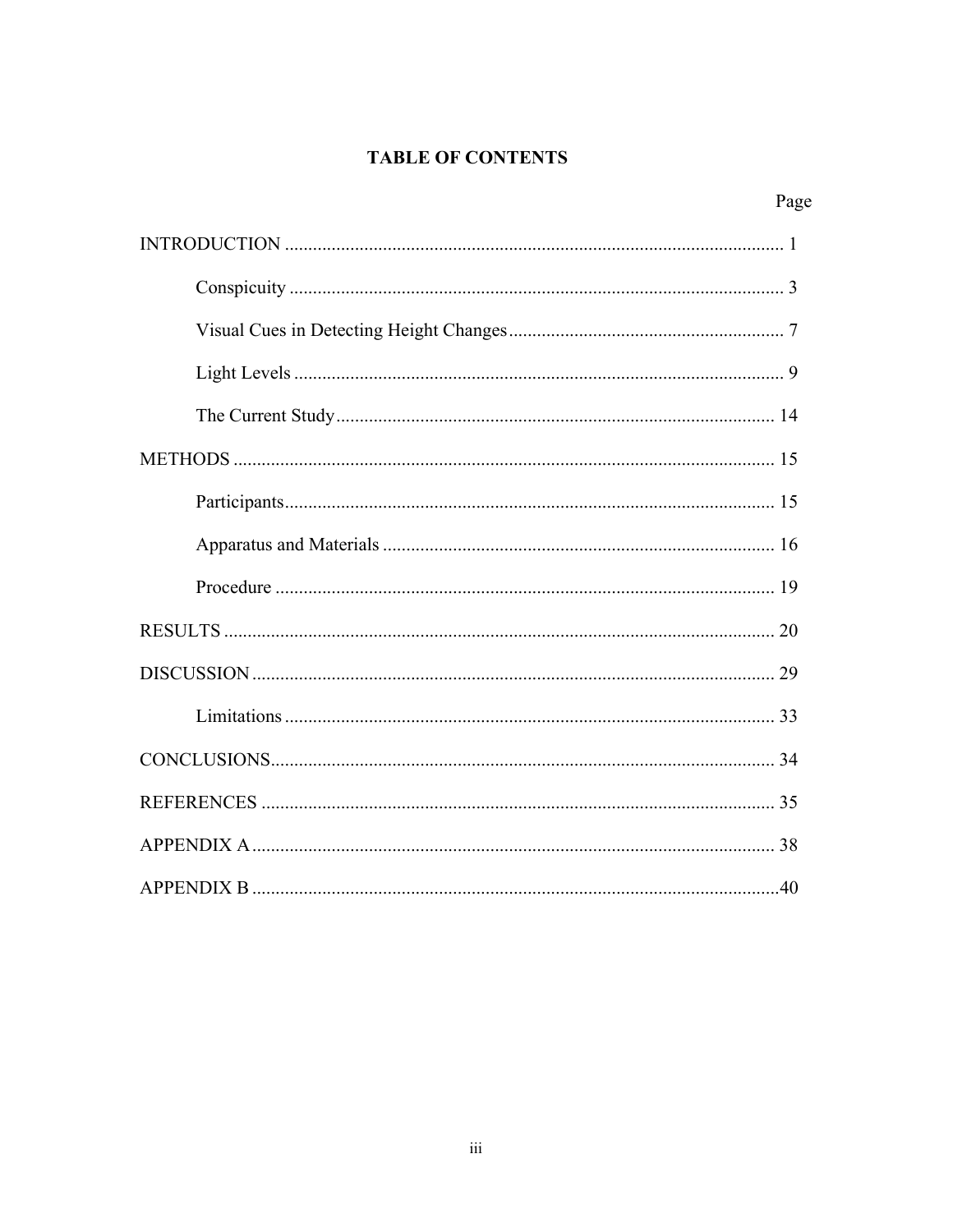# **LIST OF FIGURES**

|           | Page                                                                |
|-----------|---------------------------------------------------------------------|
| Figure 1  | Staats et al. (2020) Naive participants' conspicuity angle data. 7  |
| Figure 2  | Mock sidewalks with the fourth paver raised 1.19 cm and gap size    |
| Figure 3  | Illustration of the apparatus used in Fotios and Cheal (2009) pilot |
| Figure 4  | Fotios and Cheal (2009) shadow box with a fixation point and        |
| Figure 5  |                                                                     |
| Figure 6  | High, Medium, and Low Lightness Levels at the 10.16 cm height       |
| Figure 7  | Sketch of the variable piece and standard piece with the parts      |
| Figure 8  | Average judged height changes over 7 height changes and 3           |
| Figure 9  | Logarithmic Model of Judge Conspicuity at High Lightness 24         |
| Figure 10 |                                                                     |
| Figure 11 | Logarithmic Model of Judge Conspicuity at Medium Lightness26        |
| Figure 12 |                                                                     |
| Figure 13 | Logarithmic Model of Judge Conspicuity at Low Lightness28           |
| Figure 14 |                                                                     |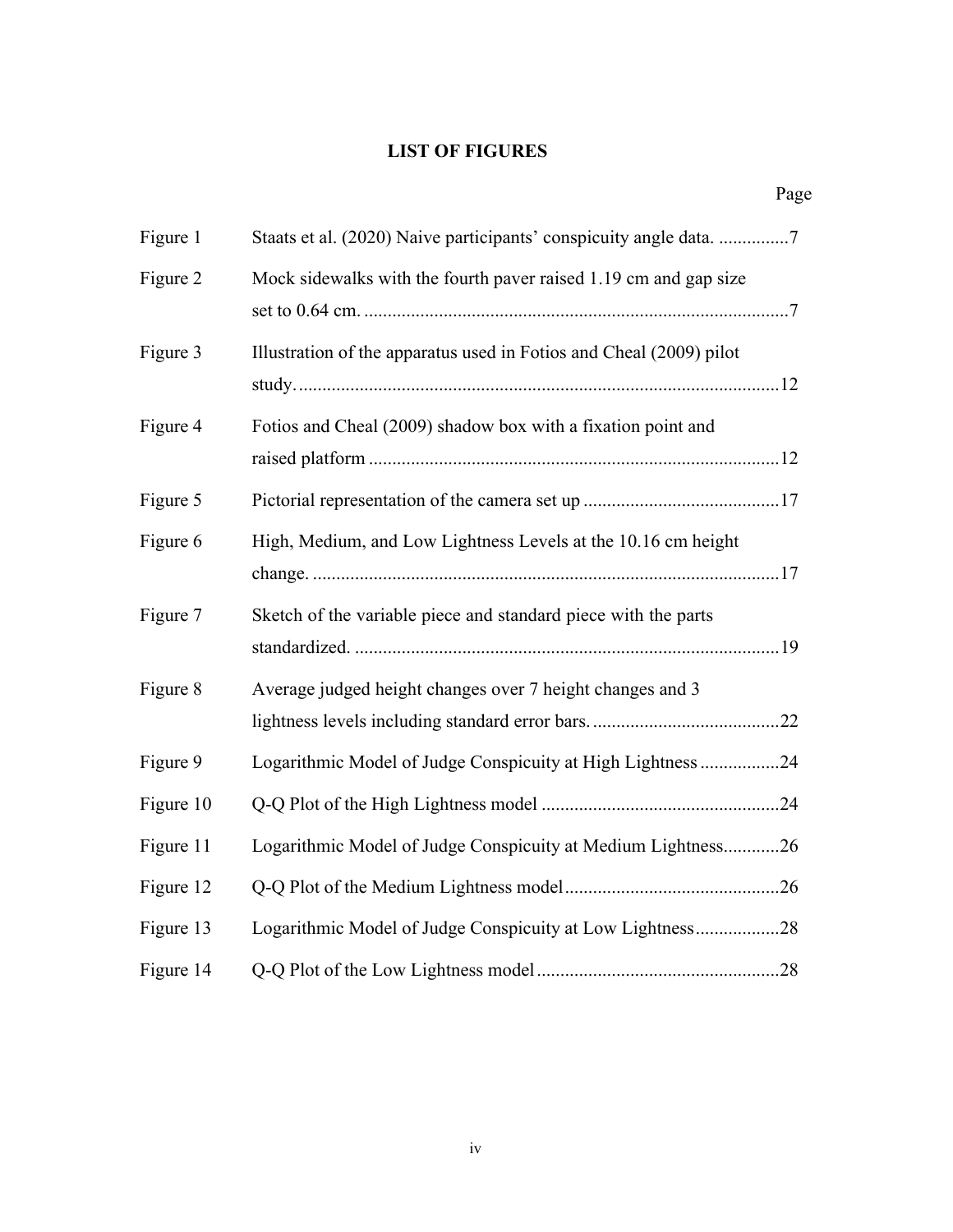#### **INTRODUCTION**

Trip and fall events are major public health concerns, especially in older adults. Tripping during walking can account for up to 53% of falls in older persons (Blake et al. 1988). Heijnen and Rietdyk (2016) found that among people aged 18-35, 58% of falls occurred during walking and 25% of those falls were caused by trips. Heihnen and Riedyk also pointed out that falls are the third leading cause of unintentional injuries in that age range. One common initiator of trip and fall events is an abrupt height change in an otherwise level walkway (Ayres and Kelker, 2006). Height changes in walkways are often observed at the expansion joint gaps between panels on sidewalks and are typically caused by tree roots growing under the sidewalk, settling or heaving of the sidewalk, or improper construction (Boodlal, 2003). A trip can occur when the swing foot's forward momentum is interrupted by an obstacle. This interruption causes the toe to strike the vertical surface of the height change. This impediment causes the body to lose balance because of the forward momentum from walking and so may cause a trip and fall if balance is not regained in time (Barrett et al. 2010).

The smallest distance between the swing foot and the ground is known as minimum foot clearance (MFC). A trip may occur when the person does not notice the height change in time to adjust their MFC to clear the height change (An object smaller than MFC will allow the foot to pass over it uninterrupted). Barrett et al. (2010) argue that the average MFC is between 10-20 mm. Barrett et al. (2010) compared the results of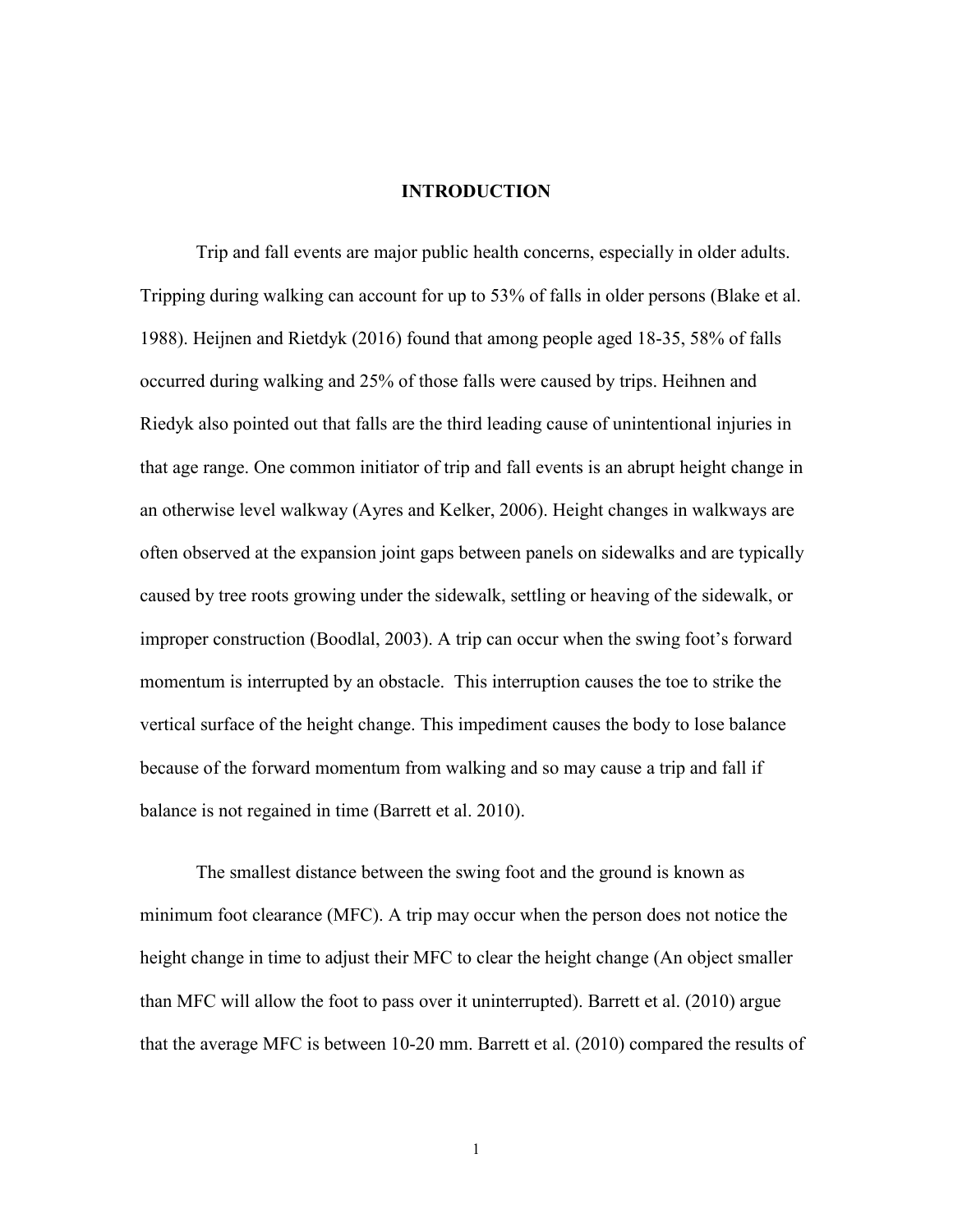many different studies that dealt with MFC characteristics in younger and older populations. They found that older populations have the same mean MFC as younger populations; however, older populations have greater variability in MFC than younger populations.

MFC estimates help inform guidelines for building and walkway construction. One such building code is ASTM F 1637-13 or Standard Practice for Safe Walking Surfaces. This code states that changes in height greater than  $6.35$  mm  $\left(\frac{1}{4} \text{ inch}\right)$  are not acceptable. Height changes between 6.35 and 12.70 mm  $\left(\frac{1}{4} \text{ to } \frac{1}{2} \text{ inch}\right)$  must have a beveled edge with a slope less than a 1:2 ratios. The beveling allows the person to maintain enough swing foot momentum to minimize the likelihood of a trip-and-fall event. The minimum height required for beveling, 6.35 mm, is much smaller than the mean MFC because MFC is variable and the beveling height requirement should be on the conservative end to accommodate for the variability in MFC especially for older adults. All height changes greater than 12 mm must be replaced with a ramp or stairway that complies with building codes. Nemire (2016) notes that the change is because the codes only take into account healthy adults' gaits and variance in MFC and ignore older adults and adults with gait disabilities. There is also evidence that height changes less than 6 mm can also disrupt the gait and cause a trip and hazard event (Nemire, 2016). A study by Kwasniak et al. (2012) analyzed how pedestrians judge how hazardous the height changes were in walkways located in outside parks. They also measured how likely they were to report height change to the authorities. The study was conducted by the participants assessing differences that range from 0.10 inches to 1.1 inches in both the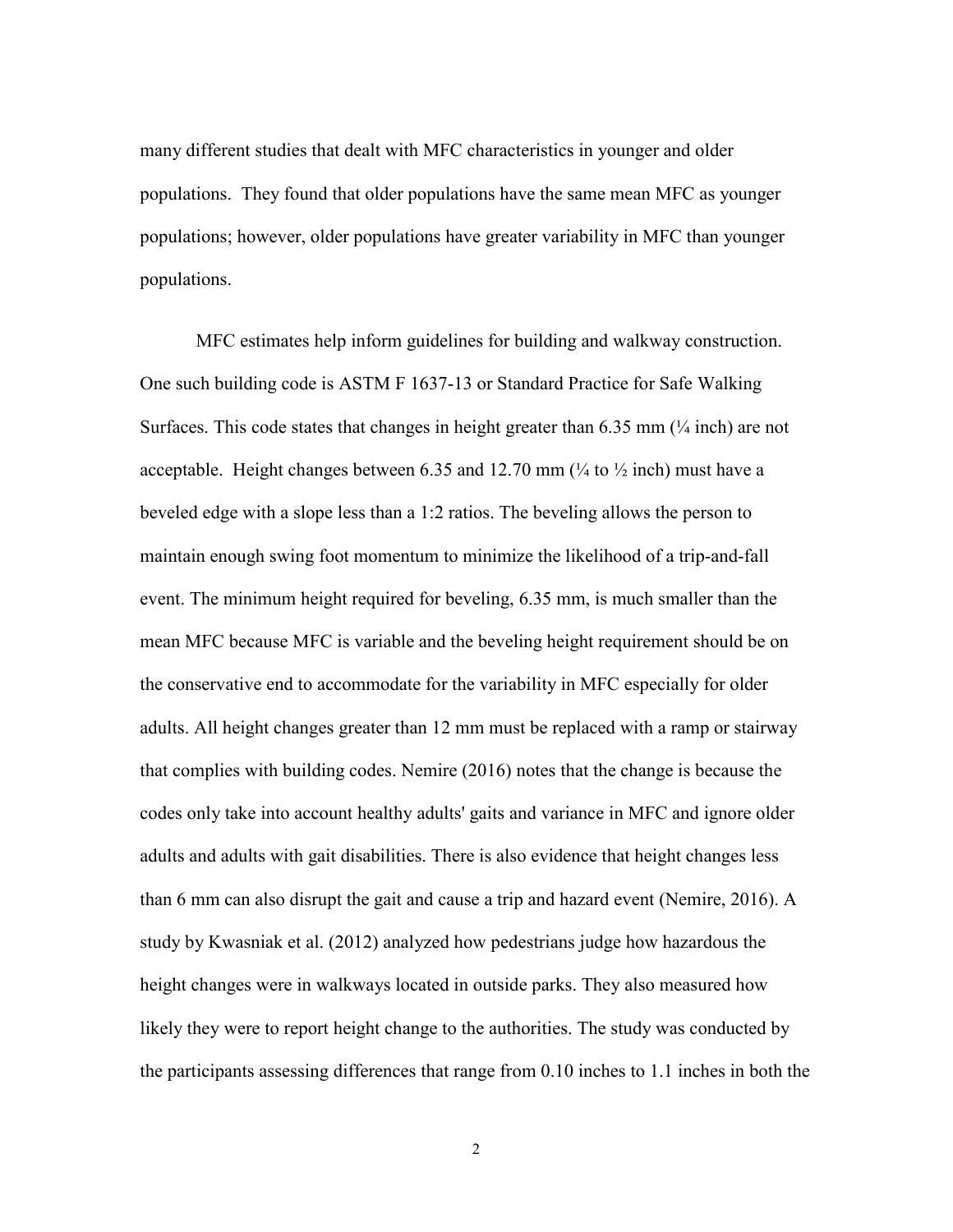ascending and descending sides of the height change and then they were asked how likely they would be to report the height change. They found that height changes less than 0.75 inches (1.905cm, well over the mean MFC) are less likely to be perceived as a hazard and less likely to be reported to authorities. This would indicate that there are dangerous height changes not being reported and not being perceived as hazards.

Height changes in walkways have the potential to be extremely hazardous to the user. If the height change is larger than the observer's MFC and is not conspicuous to the user, then a trip event could occur. Also, the nature of the information specifying the height change may be important for conspicuity. Many cues may play a role in the conspicuity of a height change.

#### *Conspicuity*

Conspicuity in this context is referring to the ability to differentiate the target from the background. Wertheim (2010) and Porathe and Strand (2010) studied the use of conspicuity angle as a measure of conspicuity. Wertheim (2010) showed the reliability and validity of using the conspicuity angle as a measure of conspicuity. The naked eye method was one of the methods to measure conspicuity angle which had the participant divert their gaze away from the target until the target was not visible and measure a change in ocular angle with a disk. Previous research (Wertheim 2006) has shown that the conspicuity angles obtained are related to the mean search times which validates the method. The variability of the scores while using the device in the naked eye method should only be used by a trained individual. However, a similar method by Porathe and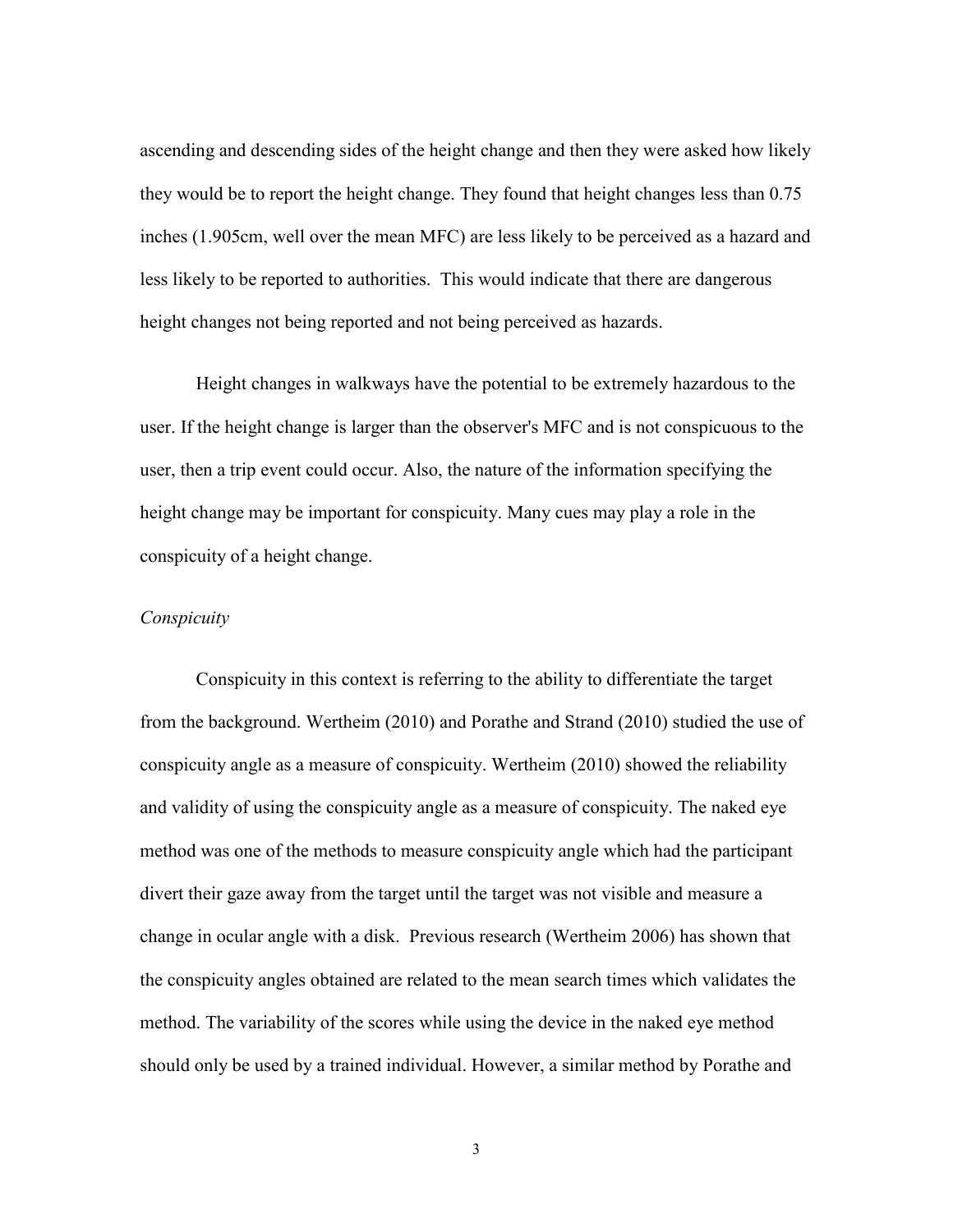Strand (2010) was much less variable. Wertheim (2010) originally used a device that measured the angle of the eye while Porathe and Strand (2010) created a new simple and practical technique to measure the conspicuity angle. Their technique involved the subject fixating on a point to the side of the target and moving the gaze until the target is detected. The gaze can also start at the target and the participant will move their gaze until the target is unable to be detected. Porathe and Strand showed that their method of measuring conspicuity is valid with low variability across participants which allows for a smaller sample size. These results from Porathe and Strand when compared to the results of Wertheim (2010) show that the Porathe method is better with naïve participants.

Toet et al. (1998) and Wertheim (2006) both validate the use of conspicuity angle as a measure of target conspicuity. Toet et al. (1998) wanted to see a relationship between mean search time and conspicuity. They found that as the conspicuity of an object increases, the mean search time of the object decreases. They did this by measuring the amount of time a participant took to find the target in a visual search and comparing those results to the conspicuity angle. The conspicuity measurement procedure used successive fixation points in the peripheral visual field. When the angular distance from the point where the target was first noted, and the center of the target was the conspicuity measurement. They discovered that target conspicuity and mean search time are strongly related. This study was later built upon by Wertheim (2006) which found that lateral masking is an important aspect of conspicuity. Lateral masking is when the lateral features can mask and reduce the visibility of target features. Wertheim (2006) conducted five experiments that test various visual search effects. Connecting this research and the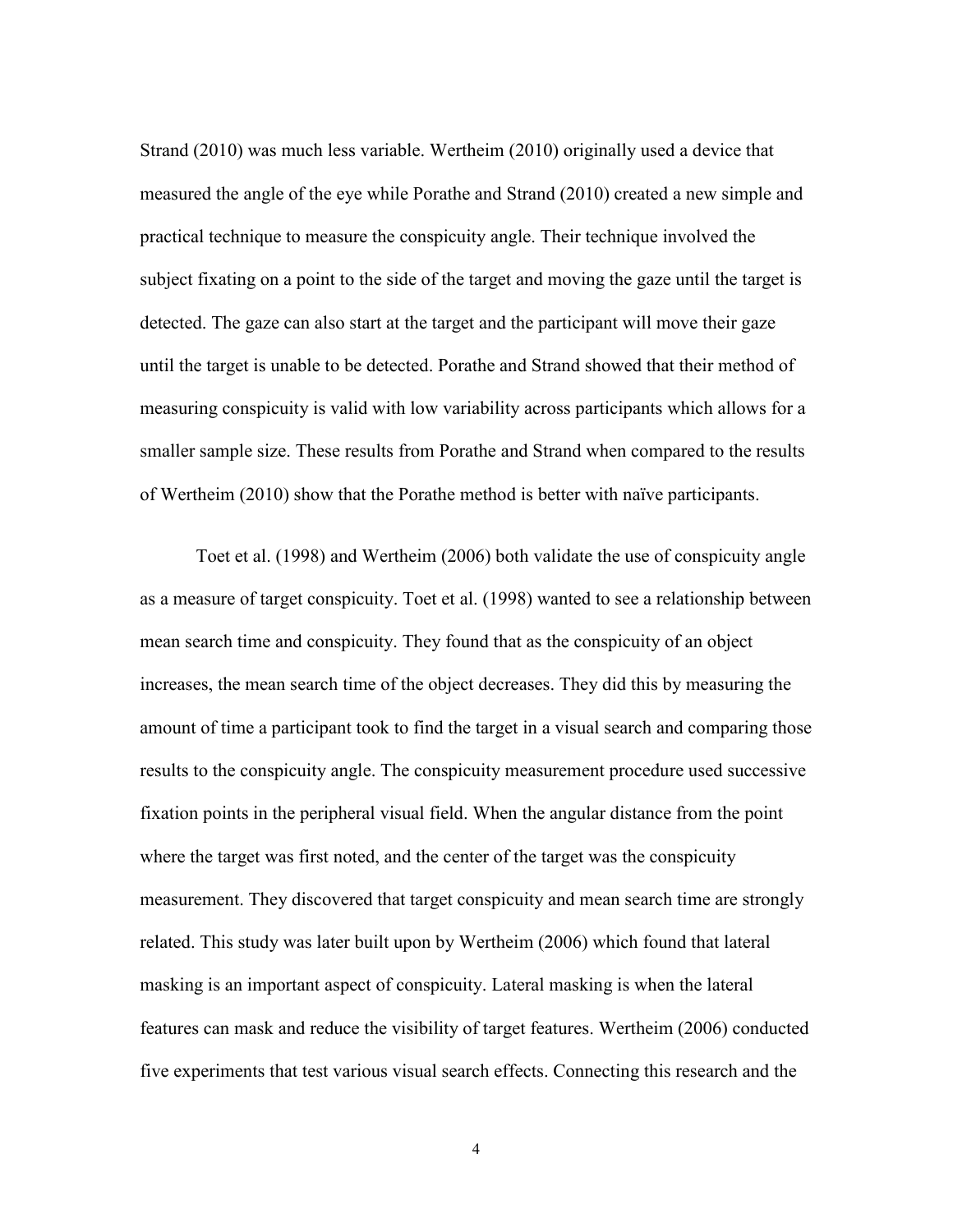research conducted by Toet et al. (1998), it can be concluded that lateral masking is connected to conspicuity.

Previous research on conspicuity conducted by Tutaj (2019) validated the use of conspicuity angle by correlating the results of the conspicuity of traffic signs to the magnitude estimation. Conspicuity angle is the angle at which the participant can distinguish the target from the background. The larger the angle, the more conspicuous the target. Magnitude estimation is a well-validated measure for estimating the strength of sensations. Tutaj validated the conspicuity angle method by asking participants to gauge the conspicuity of road signs and correlating this data to the measured conspicuity angle of the road signs. Tutaj (2019) had participants observe a picture with 1 of 10 different signs and asked for the participants to either rate the sign with a magnitude estimation or measure the conspicuity angle first then the participant completed the other technique. They measured the conspicuity angle by asking participants to move their eyes to the side until they could not distinguish the sign from the background and the angle was measured. Then they were asked to start to the side of the image and move their eyes to the point that they can distinguish the sign from the background. These two methods were averaged together to calculate the conspicuity angle. They indeed found that conspicuity angle and magnitude estimation are strongly correlated.

 As an expansion of Tutaj's (2019) research, Staats et al. (2020) examined the conspicuity angle for trip hazards as a function of expansion joint gap width. The naive participants did not seem to be influenced by the ambiguity of the expansion joint gap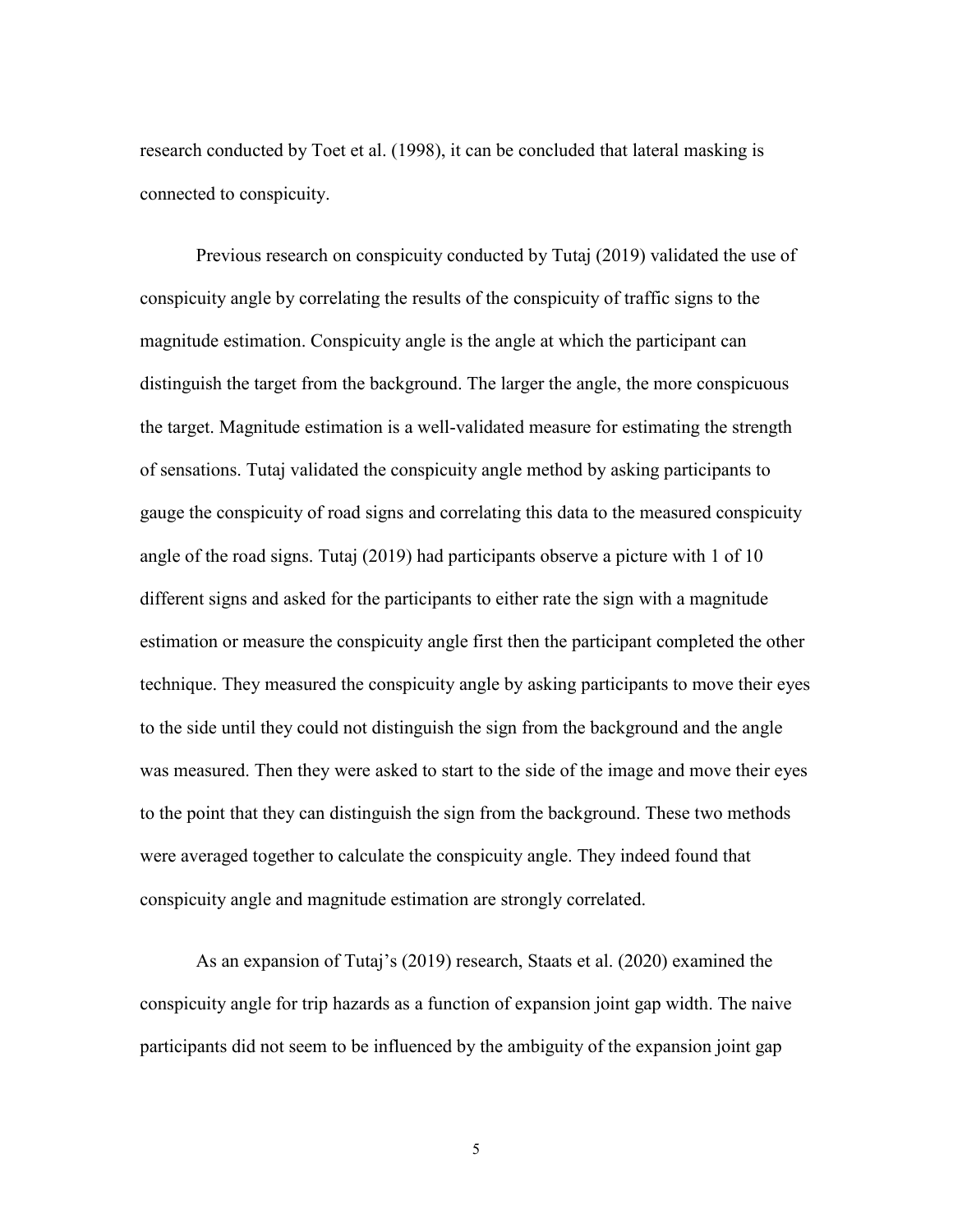when judging the conspicuity of the height change. The naive participants had similar conspicuity angles for each of the different expansion joint gaps for all of the different height changes as seen in Figure 1. The simulated walkway was a base of a Rubberific paver that was raised using linoleum tiles in combination with additional pavers. The pavers were simulated stone rubber and can be seen in Figure 2. They found in the first experiment that both the research assistants and naive participants saw that as height increased the conspicuity of the height change also increased (Figure 1).

Also in Staats et al.'s first experiment, it was found that the conspicuity range of the 7.6mm height change was between 2 and 6 degrees. They also found that the first group was possibly biased into using the shadow as a cue due to exposure to the stimuli as the first group saw that the zero expansion joint gap condition was less conspicuous than the other two expansion joint gap conditions. In other words, the expansion joint gap influenced the judged conspicuity of the height changes. It is more probable that the research assistants were using shadowing as a cue due to the results of experiment two where the effect of the expansion joint gap on the conspicuity of the height change was minimized by minimizing the shadowing on the vertical face of the height change. Experiment one was a 2 (participant type: research assistants and naive participants) x 3 (expansion joint gap:  $0.0 \text{ cm}$ ,  $0.32 \text{ cm}$ , and  $0.64 \text{ cm}$ ) x 5 (height change:  $0.0 \text{ cm}$ ,  $0.76 \text{ cm}$ , 1.52 cm, 2.54 cm, and 5.08 cm) within-subjects factorial design. It was conducted by asking both groups of participants to report both magnitude estimation and conspicuity angle for all 15 trials. There was a similarly high correlation between the magnitude estimation and conspicuity angle that Tutaj (2019) found in their study.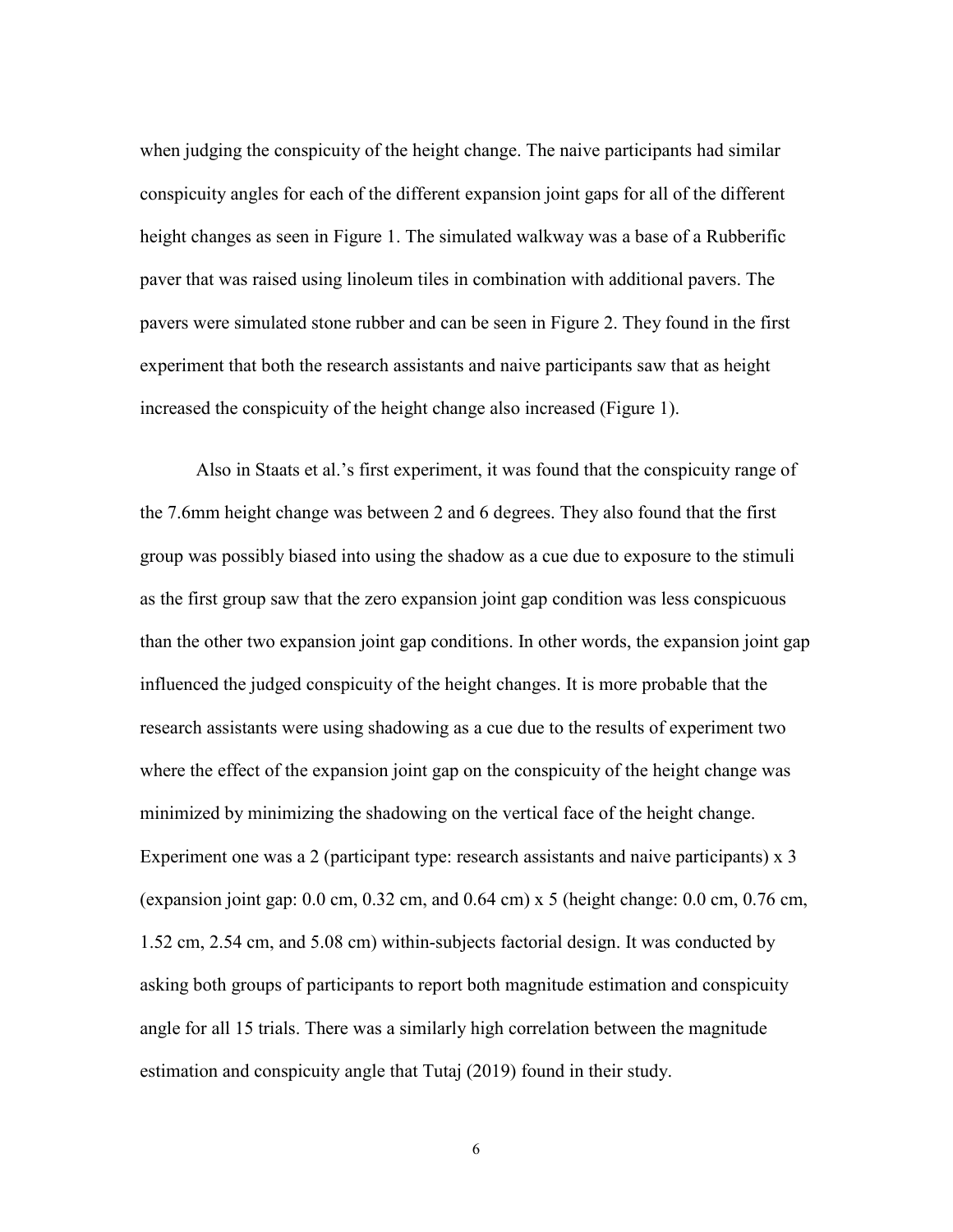

Figure 1: Staats et al. (2020) Naive participants' conspicuity angle data.



Figure 2: Mock sidewalks with the fourth paver raised 1.19 cm and gap size set to 0.64 cm.

## *Visual Cues in Detecting Height Changes*

 One visual cue for detecting trip hazards is shadows. Specifically, the shadow on the vertical surface of the height change. Fotios and Cheal (2009) stated that they thought their observers were using a shadowing cue to assess an object's height. However, there is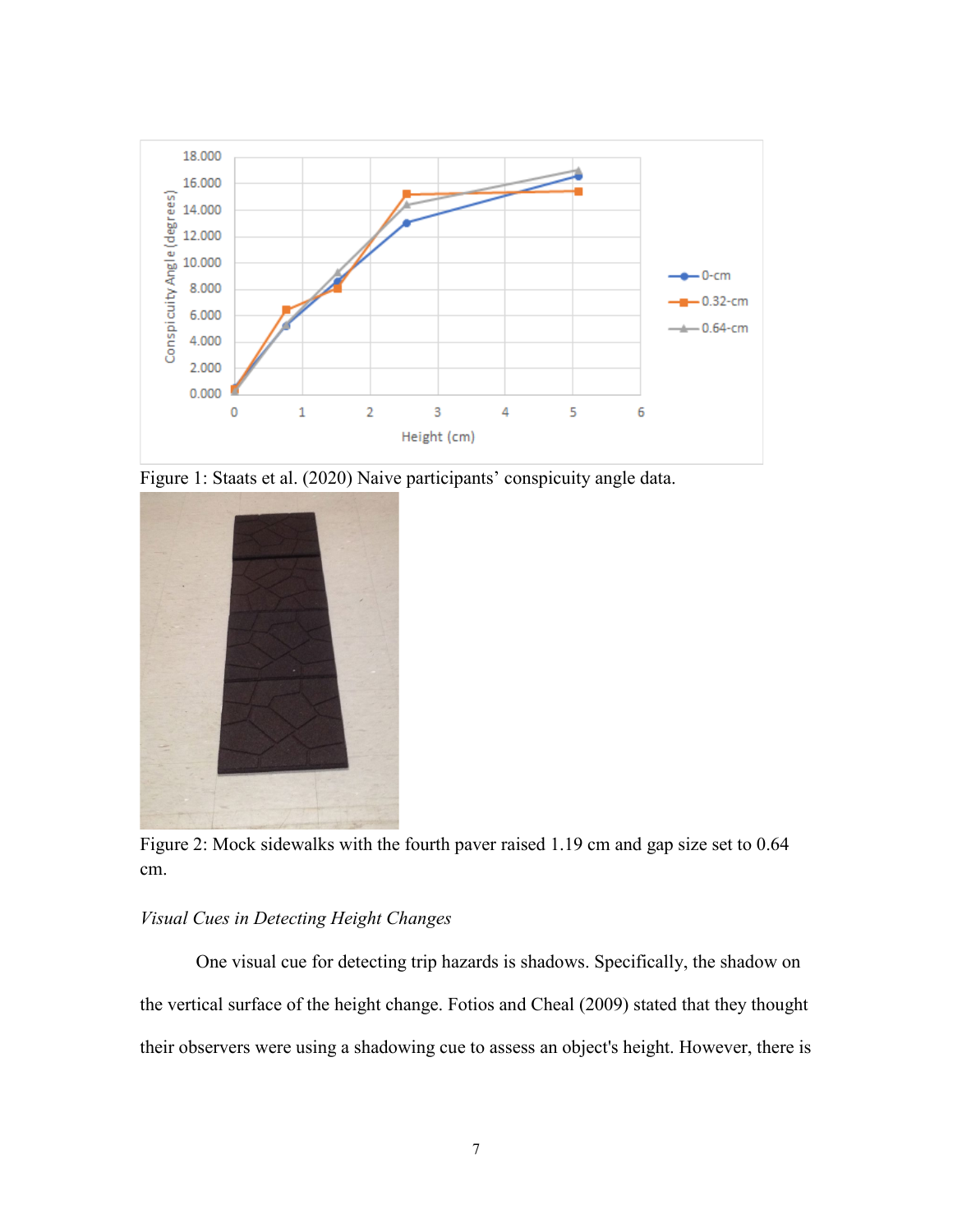little research on the effect of shadowing in predicting height changes. Mamassian et al. (1998) would argue that shadows are a very salient cue to the spatial layout of objects but not useful when determining surface shape. They also found that this phenomenon is repeated in both stationary and active conditions. Yonas, Goldsmith, and Hallstrom (1977) that showed the location of the cast shadow influenced depth perception and height change of objects of adults, three-, and four-year-old children. Each of the children involved in the experiment was pretested to assess their judgment abilities of real objects. After the pretest, the children were asked to make the various distance, size, and height judgments by answering a forced-choice question of which object in a picture were "close", "fat", or "high" respectively. On the display cards used in the pretest, the shadow-location and object-position displays were intermixed. There was not a pretest for adult participants. The results showed that height judgments were the most accurate type of judgment over distance and size and that performance was better when there was a gap between the object and the shadow. In addition to the stationary condition, Mamassian et al. (1998) posit that shadows are also a salient cue to spatial layout in the active condition. In their experiment, moving just the shadow of a static object made the participants perceive the motion of the object. In the current study and previous research, the shadowing cue occurs in the dark band on the vertical surface of the height change. A static view of the shadow could be used to reveal the magnitude of the height change.

In depth perception, many other monocular cues can be used to perceive depth including occlusion, texture gradients, and size familiarity. However, Cohen and Sloan (2016) specifically mentioned visual cues for pedestrian walking surfaces including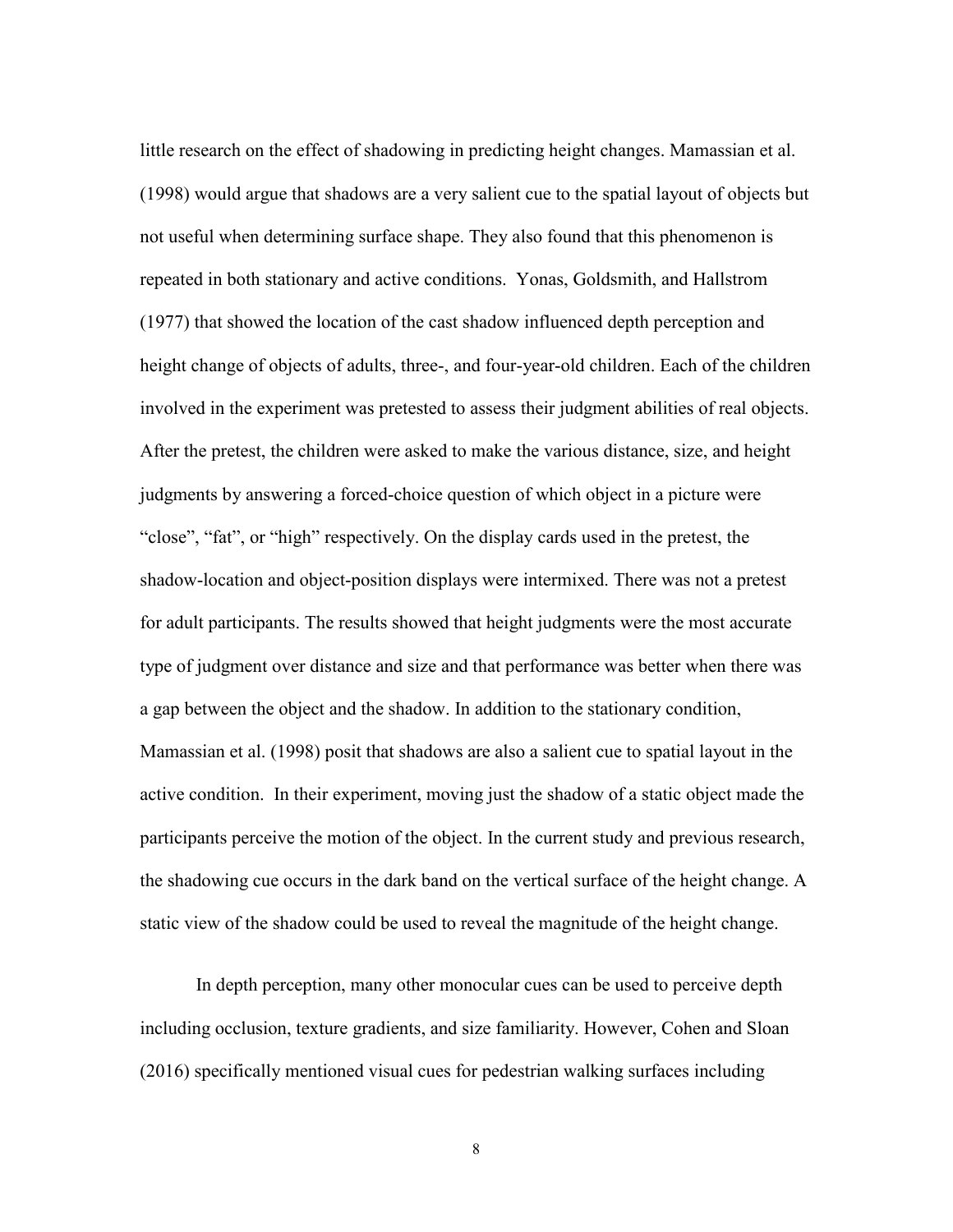contrast. According to Cohen and Sloan (2016), high contrast is particularly useful and cited in multiple other sources for grabbing attention. The higher the contrast the more attention-grabbing obstacles. This is supported by an article by Foster et al. (2014) which showed that adding a high contrast stair highlighter reduces misstep. They also found that the highlighter should be placed flushed to the nosing. This makes a high contrast edge allows the user to more easily perceive the edge of the stair.

#### *Light Levels*

Human vision is sensitive to 14 log units of light however no species can see in complete darkness. As the light approaches complete darkness from a bright light the visual mode changes from photopic where the cones are active to mesopic where both cones and rods are active to finally scotopic where only the rods are active. The difference between photopic and scotopic vision is what type of cells are active. The cones mostly occupy the fovea and allow for color vision. Rods on the other hand occupy 98% of the visual field except in the fovea and are much more numerous (about 90 million cells per eye) than cones (about 5 million cells per eye). Another important difference between rods and cones is that rods have poor spatial resolution. As luminance decreases human acuity, contrast sensitivity, accommodation response, and circular section also decrease (Owens, Francis, and Leibowitz; 1989). The decrease in contrast sensitivity is important to think about for the current study as shown in the next studies.

Lighting is an important aspect of the conspicuity of objects. A pedestrian who notices a height change in the walkway can adjust swing foot height to clear the obstacle,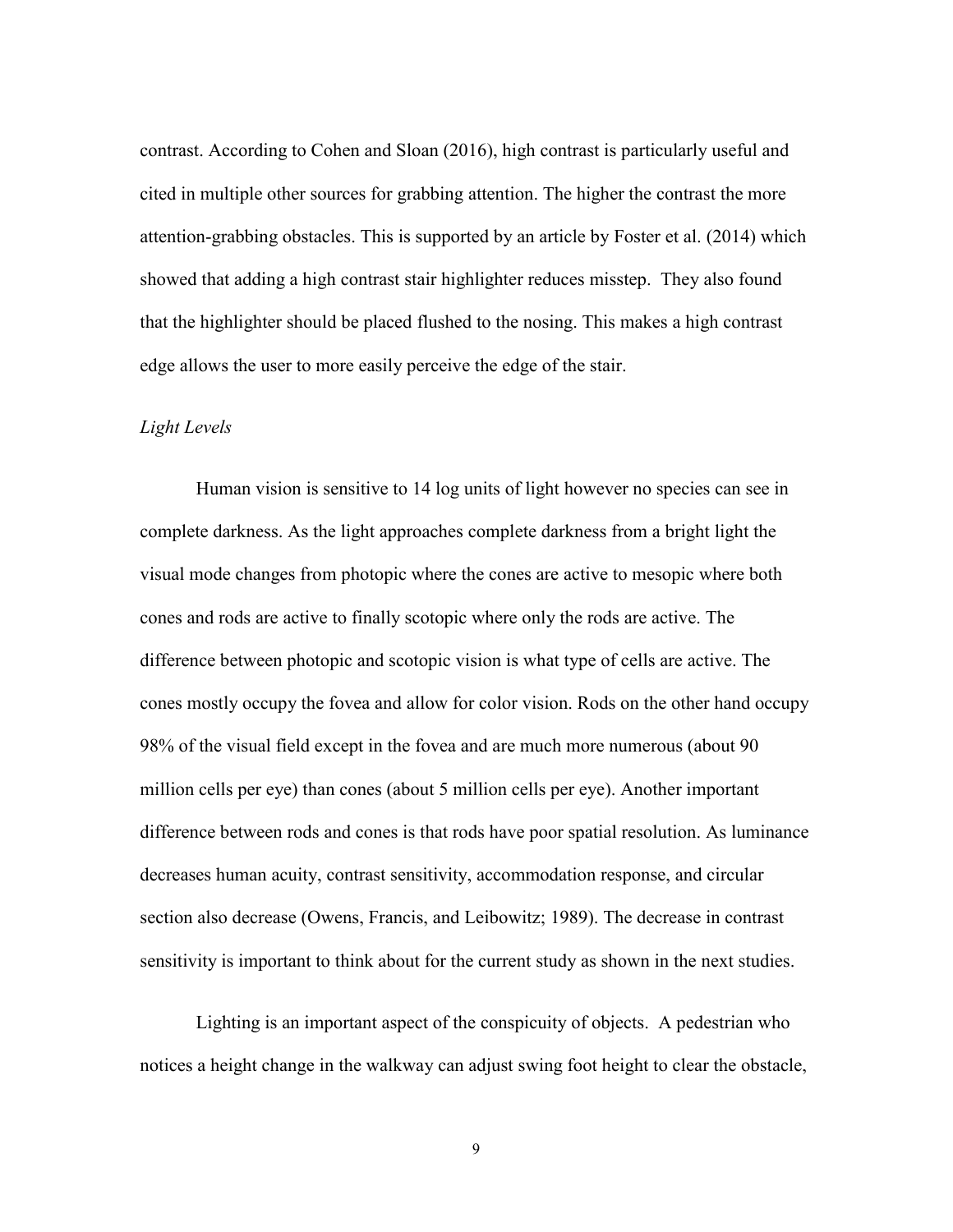but height changes may vary in visibility and conspicuity. Fotios and Cheal (2009) found illuminance influenced object detection. The height change was created by raising a small pedestal embedded in the 1.20 x 1.08-meter floor of a small enclosed box-like "booth" viewed monocularly through an aperture in the wall and illuminated from the booth's "ceiling" (Figure 3). The pedestal was at one of four locations, each of which was roughly equidistant from the viewing aperture and roughly 14 degrees to the right and below the fixation point (Figure 4). Viewing was monocular, and a fixation point was provided on the far wall at a distance of 1.08 meters. The authors posited that observers were using shading cues to detect height changes in this simulated walking environment. In particular, the vertical surface of the pedestal was darker than the horizontal surfaces when the pedestal was raised, providing a cue to the height change. The observer's head was constrained[?] to negate head movements. They found that the change between 0.2 lux and 2 lux had a higher change in object change detection than the change between 2 lux and 20 lux. They also found that the height change detection threshold at 0.2 lux was between 2 to 3 mm.

Uttley, Fotios, and Cheal (2015) completed a similar study later that focused on the effect of illuminance on peripheral obstacle detection. They found that their results were reasonably similar to the 2009 study by Fotios and Cheal. In this study, the height change was created by raising a small pedestal embedded in the 2.4 x 3.8-meter floor of a booth similar to the 2009 experiment. However, in this study participants were placed on a treadmill, to simulate walking, rather than standing still. The viewing was binocular, and a fixation point was provided on the far wall 3.8 meters away from the participant.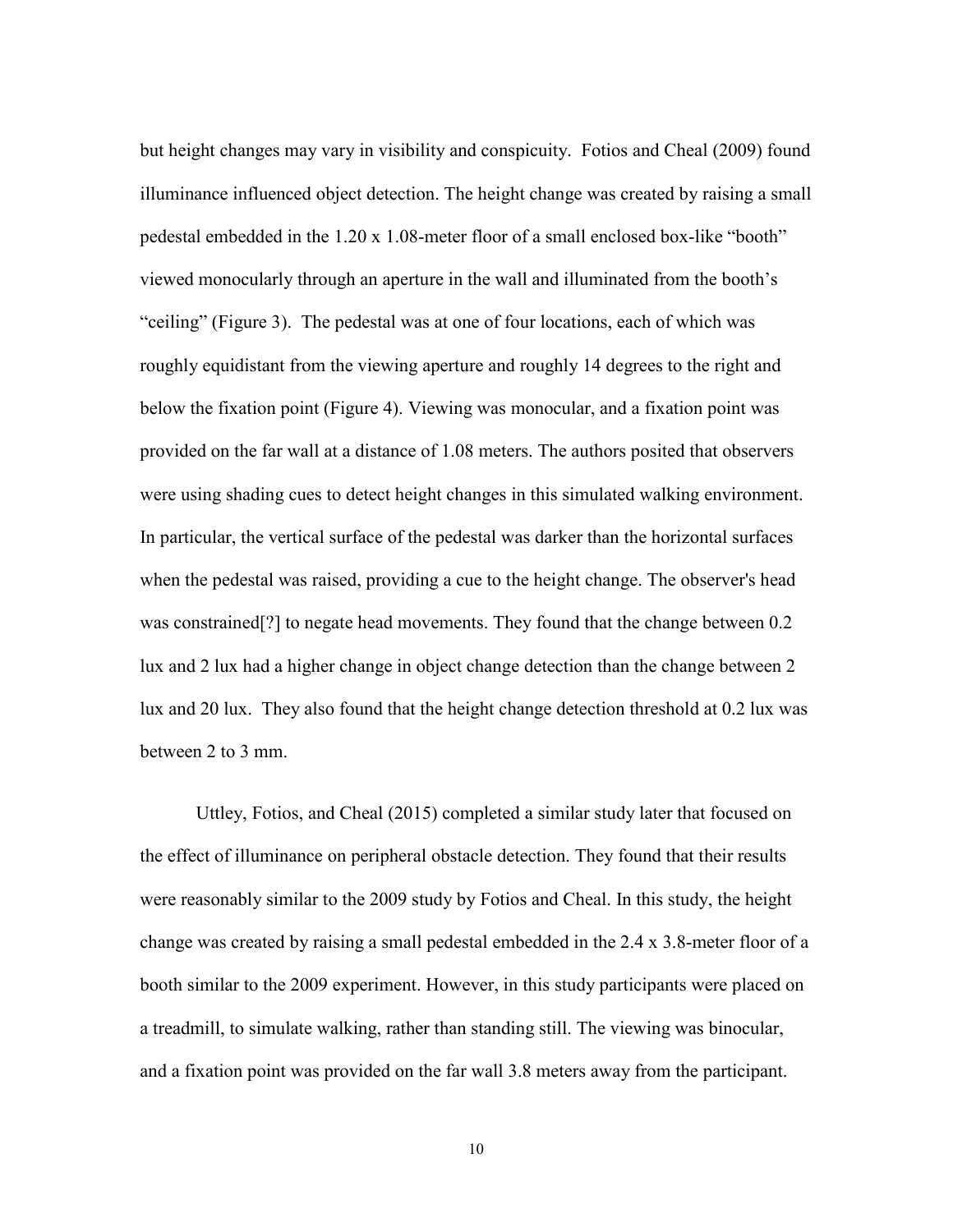The object was placed 2.6 meters away from the participant. Similar to the original Fotios and Cheal (2009) article, Uttley, Fotios, and Cheal (2015) stated that detection was mainly determined by contrast or the darker of the vertical surface in comparison to the horizontal surface of the pedestal when raised the higher contrast and the higher the detection.

From previous research (Fostios and Cheal, 2015; Ayres and Kelker, 2006), the high contrast attached shadowing cue could lead to the height change being more conspicuous at higher height changes. Due to various methodological differences in viewing distance, eccentricity, and dependent measure, it is difficult to compare the Fostios and Cheal assessment of visibility and the Staats et al measure of conspicuity. Nonetheless, we can try to adjust for target size and viewing distance across the two studies. In the Fostios and Cheal (2015) study the ratio of height change to view distance is 0.0028. While the Staats et al. (2020) study had ratios of 0, 0.003, 0.006, 0.010, 0.021. When the Staats et al. (2020) viewing distance is converted to mimic Fostios and Cheal (2015), as shown by the ratios, it appears that only the 0.76cm height change is similar to the 3 mm detection threshold measure of Fostios and Cheal (2015). All of the other height changes are above the detection threshold.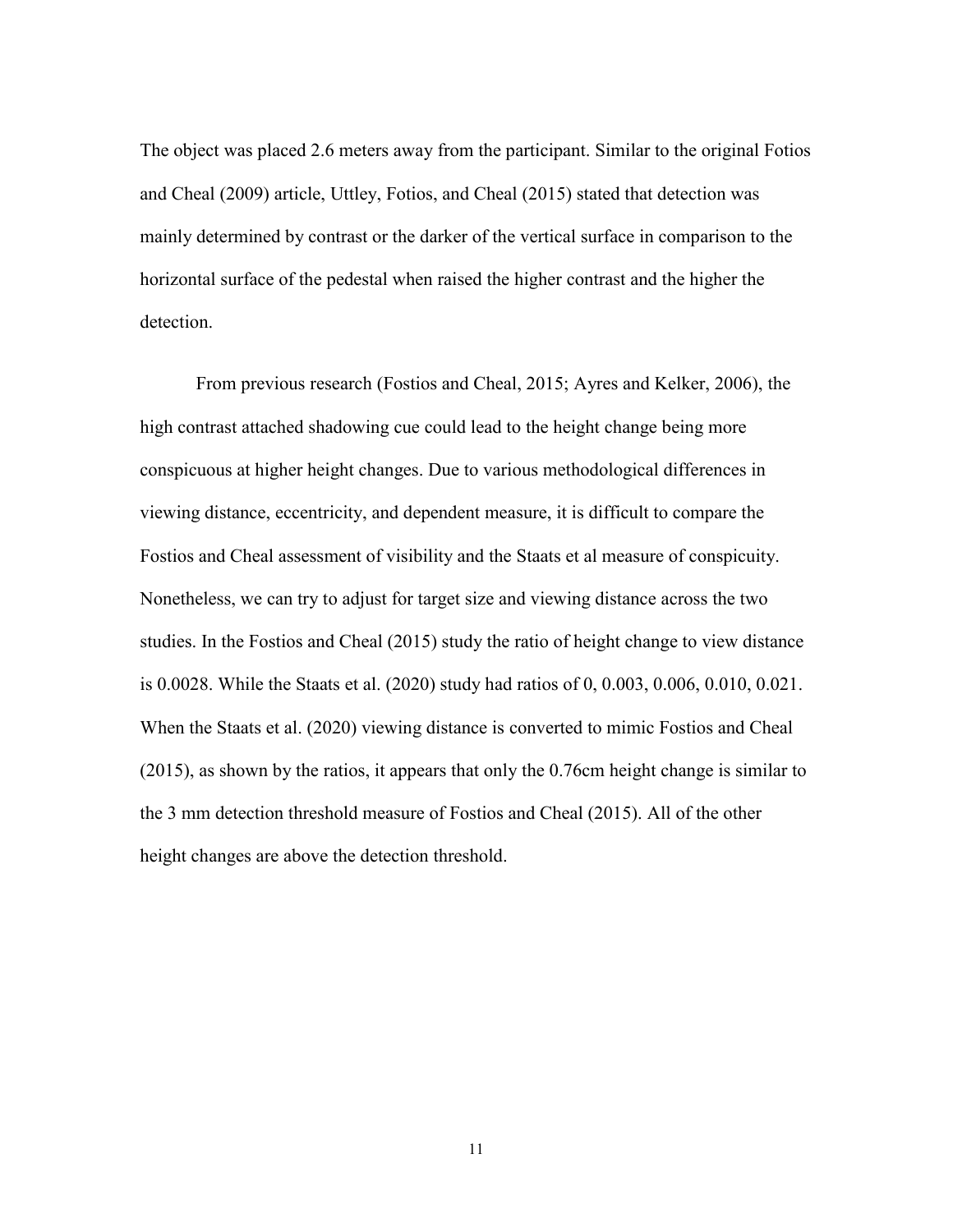

Figure 3: Illustration of the apparatus used in Fotios and Cheal (2009) pilot study.



Figure 4: Fotios and Cheal (2009) shadow box with a fixation point and raised platform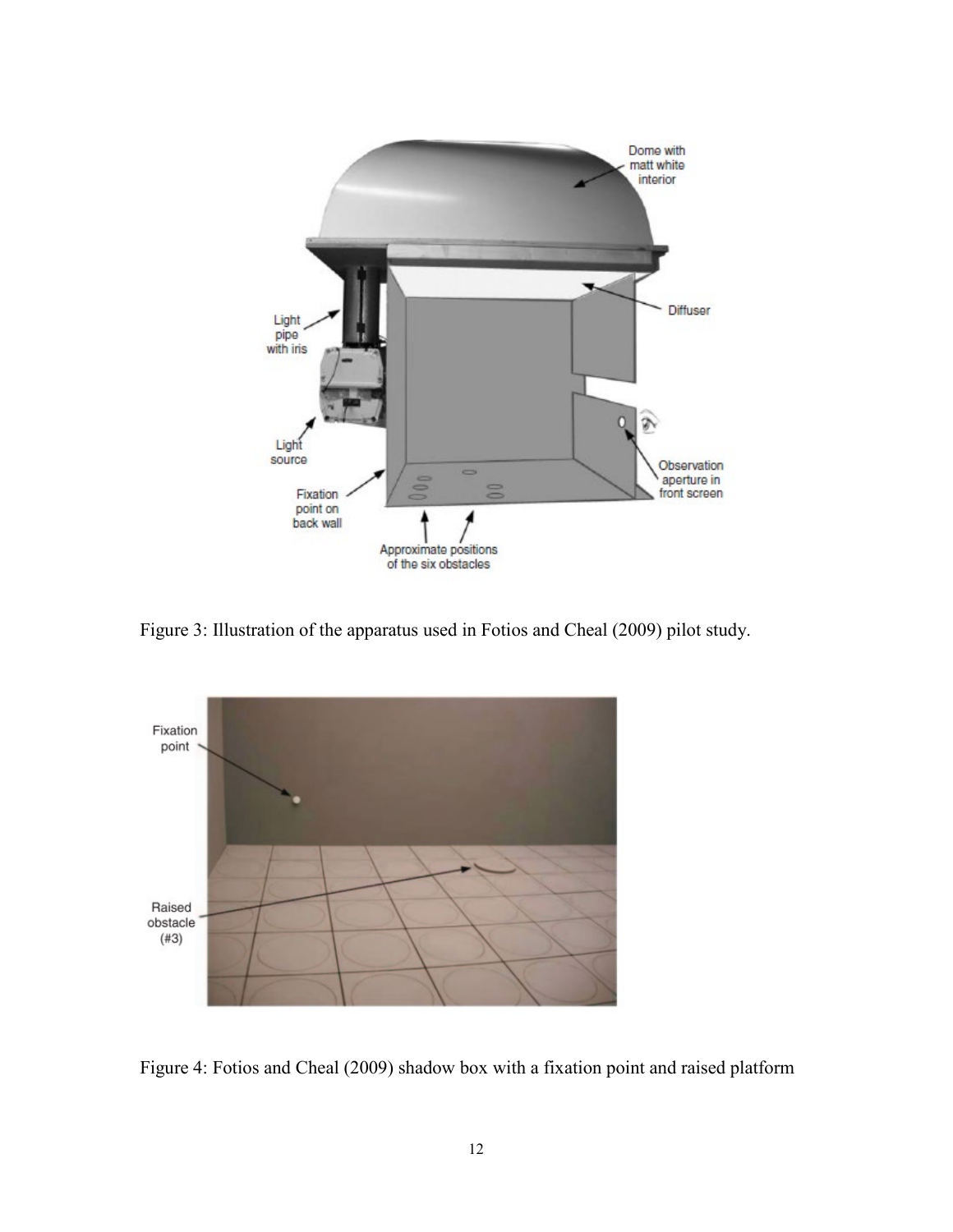The current proposal aims to show the relationship of trip hazard conspicuity as a function of height and digitally manipulated illuminance for online methods. There are a few limitations in conducting this experiment remotely. One limitation is that all the depth cues are now monocular. However monocular cues can give some of the same information as binocular cues as seen in Rogers and Graham's (1978) study about motion parallax. Motion parallax is when the movement of the observer or movement of an object across the visual field causes relative movement of images across the retina. Rogers and Graham (1978) found that motion parallax can only provide depth information. In Rogers and Graham's experiment, they showed that when both the observer and the computer-generator random-dot stereograms were stationary, then all the observers reported that the stereograms were flat. In both the self-produced motion and external motion conditions, all the observers reported that the stereogram appeared to be in three dimensions. The self-produced motion condition was when the participant moved their head side to side, and the external motion condition was the apparatus moving side-to-side while the participant was still. An important aspect of this experiment was that all the participants were viewing the stereogram monocularly so the depth perception only being provided by the motion parallax rather than binocular disparity.

The current study will take place via an online (Qualtrics) survey using pictures of the stimuli. Using static pictures of an environment causes a monocular view versus the binocular view that is achieved during an in-lab experiment. The issue is that when the experiment is viewed on a screen it eliminates the perceptual value of stereopsis due to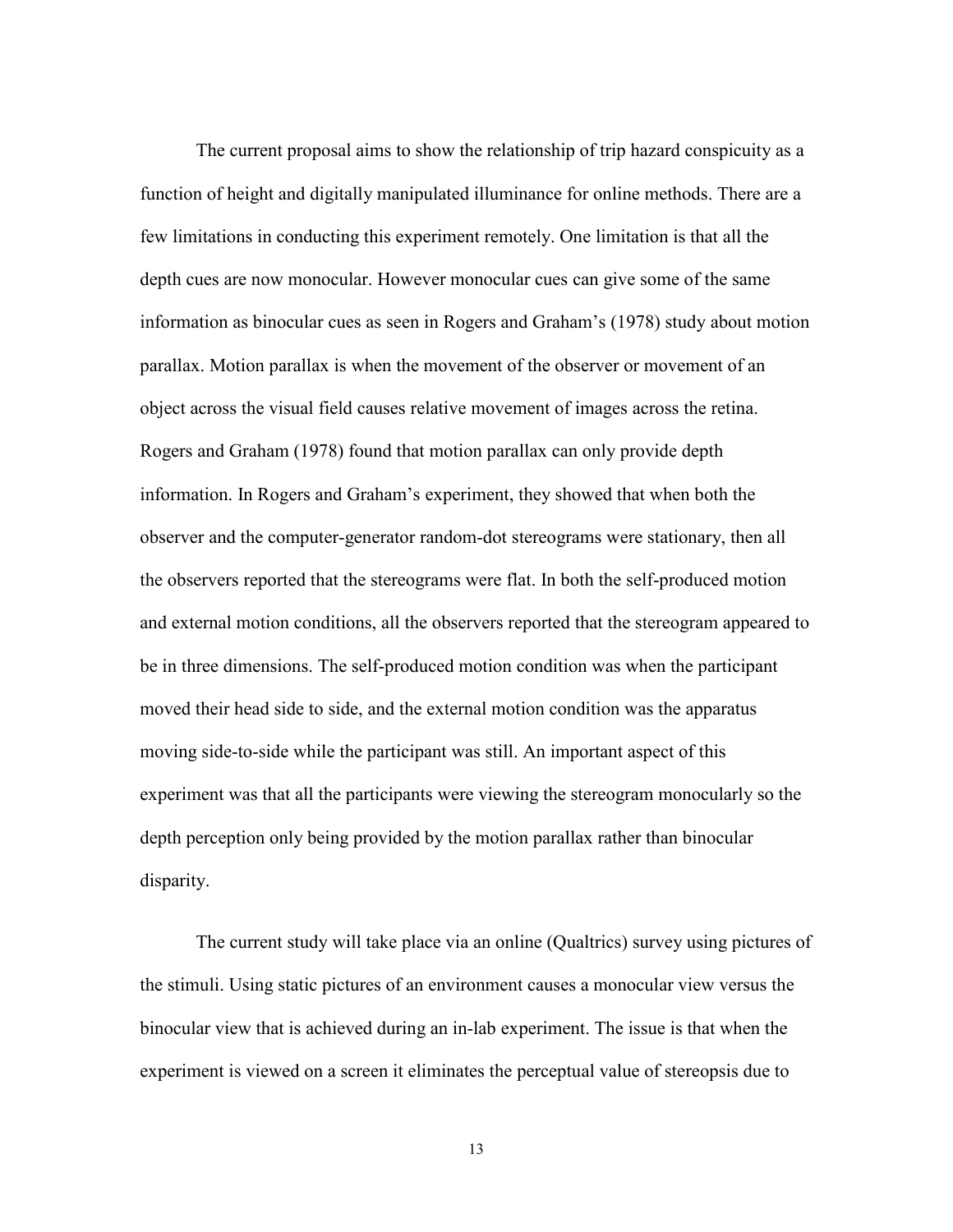the absence of retinal disparity. This problem is emphasized by Gomez et al. (2018) who found that graspable objects have a more powerful influence on attention and manual response than both 2-D and 3-D images. The authors conducted three experiments where they used flanking tests comparing the response time and error rates between the three conditions. The authors further posit that images might not be suitable proxies for psychological research. This current study will allow the researchers to compare the differences between the judged conspicuity of the height change in pictures versus how conspicuity is judged in laboratory settings.

#### *The Current Study*

The purpose of the current study is to see the influence of lightness levels on the conspicuity of height changes in walkways. The independent variables of this study are height change and lightness levels. The dependent variable is the judged conspicuity of the height change. Due to the simulated nature of the illuminance levels here I will define the digitally manipulated illuminance levels using the exposure tool in Adobe Photoshop 2020 as lightness levels. Since Tutaj (2019) showed that magnitude estimation is highly correlated with conspicuity angle it can be said that magnitude estimation is a valid measure to measure conspicuity in this experiment. We hope to understand the effect of different digitally manipulated illuminance levels on the conspicuity of height changes.

## *Hypotheses*

1.) As lightness levels increase the more conspicuous the height change will be judged to be.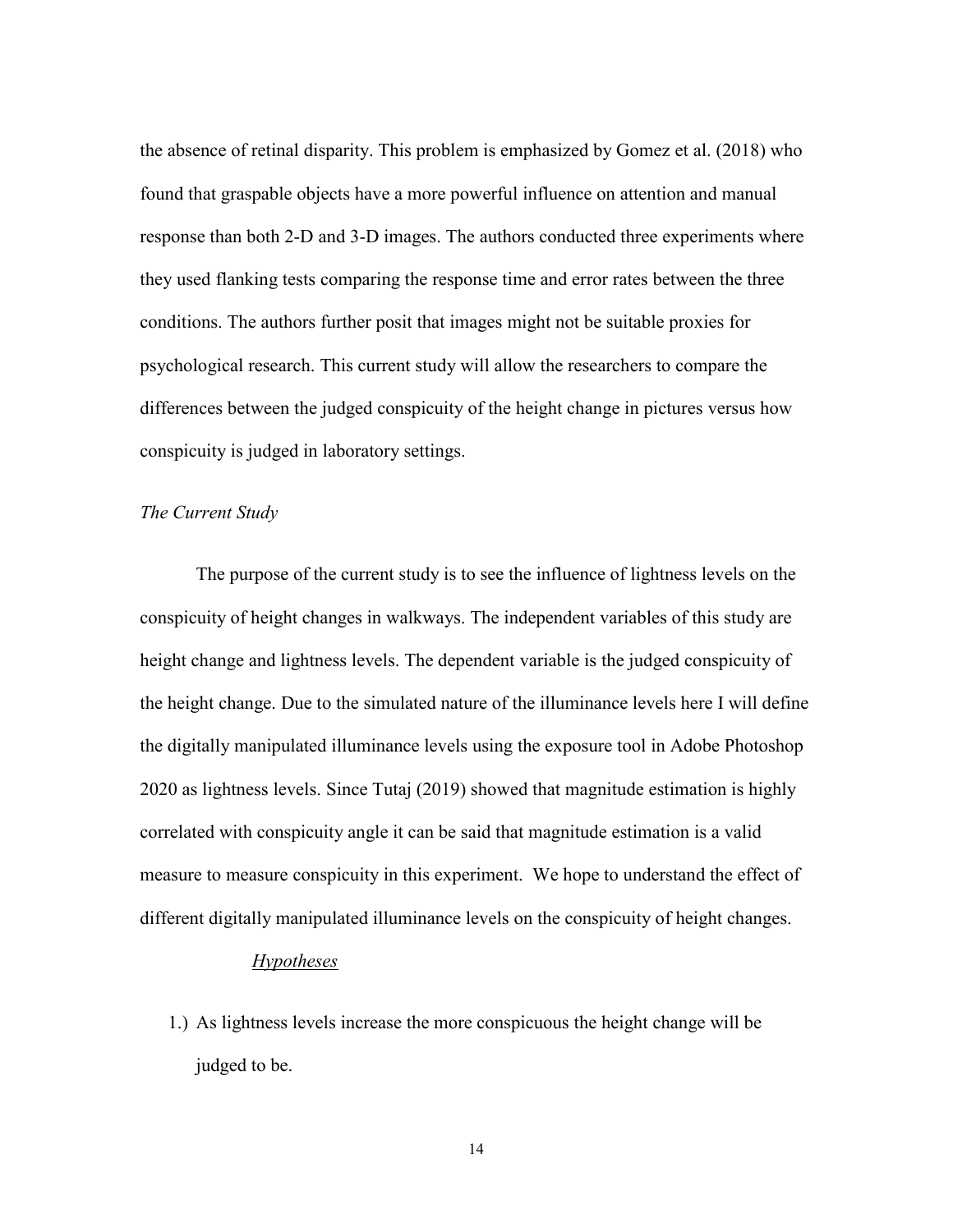- 2.) As height change increases the more conspicuous the height change will be judged to be.
- 3.) There should be an interaction between the conspicuity of light exposure levels and height change. The expected interaction is that at the higher height changes the difference between the judged conspicuity at the different lightness levels will be larger than the lower height changes.

#### **METHOD**

#### *Participants*

 The sample had normal or corrected to normal vision which can be verified by requiring the participants to have a driver's license. Of a total of 97 participants 55 participants were included in the study. The first round of eliminations where 32 participants were eliminated because they did not complete the survey. Then the most recent data from 7 participants were deleted if it came from the same IP address to eliminate participants' second attempt at the survey. Two participants were deleted due to typos in their responses. The final elimination was to delete 7 participants whose data had one answer that was 3 standard deviations from the mean. Of the remaining 55 participants 20 failed the attention check question. We did not delete the people who failed the attention check because there was no significant difference between the people who passed and failed the attention check,  $F(1, 50) = 0.196$ ,  $p = 0.66$ . After analysis of the data without the participants who failed the attention check the only difference is that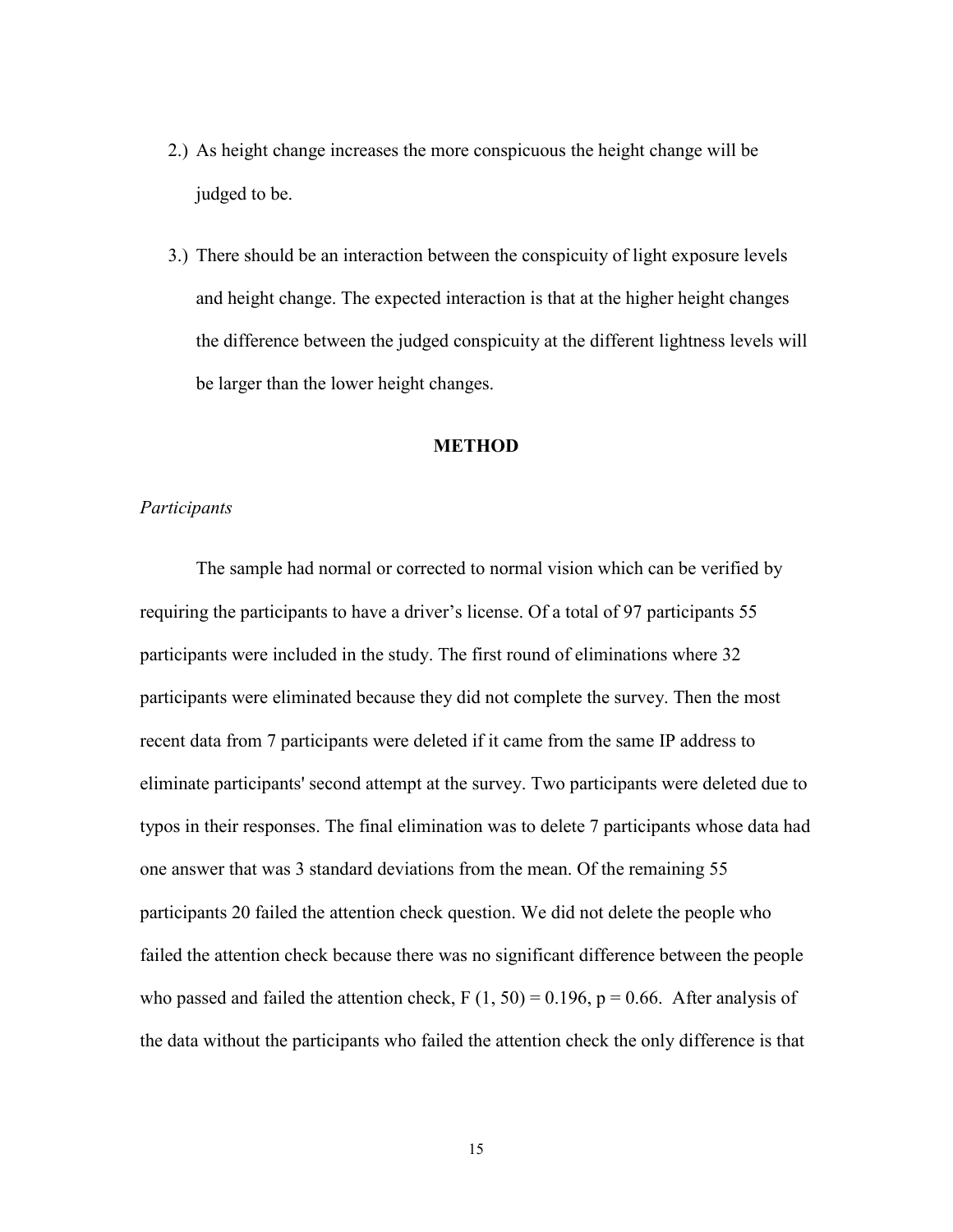the interaction becomes non-significant. Participants were chosen from a pool of undergraduates who received credit for a course.

#### *Apparatus and Materials*

 Data collection was in an online survey setting with pictures of a mock sidewalk that is in the lab with existing overhead room fluorescent lighting. The photographs of the scene were created as follows. The picture is constructed using the Sony Handycam AX53. The camera was placed at 152 cm to simulate an eye height. The camera has a resolution of 3840 x 2160 and a focal length of 26.8 mm with no degree of zoom. The camera lens was kept at a consistent 2.44 meters away from the target and held there by a tripod. The camera was also at a consistent 56-degree downward pitch which was monitored by an electronic level (Figure 5). The simulated walkway consists of 2 wooden pieces that were 40.64 cm high, 40.64 cm wide, and 2.54 cm tall. The third wooden piece was a variable with the 7 different levels of height change (0.0 cm, 0.3175 cm, 0.635 cm, 1.27 cm, 2.54 cm, 5.08 cm, and 10.16 cm)) (Figure 6). The height changes were created by adding a combination of wooden pieces and linoleum tiles under the variable piece. There was also an expansion joint gap of 0.64 cm in between the second and third piece and an expansion joint gap of 0.32 cm in between the second and first piece to better simulate a real-life sidewalk (Figure 7). The expansion joint gaps are unequal because in the real-life scenario the gaps are expanded at the height change.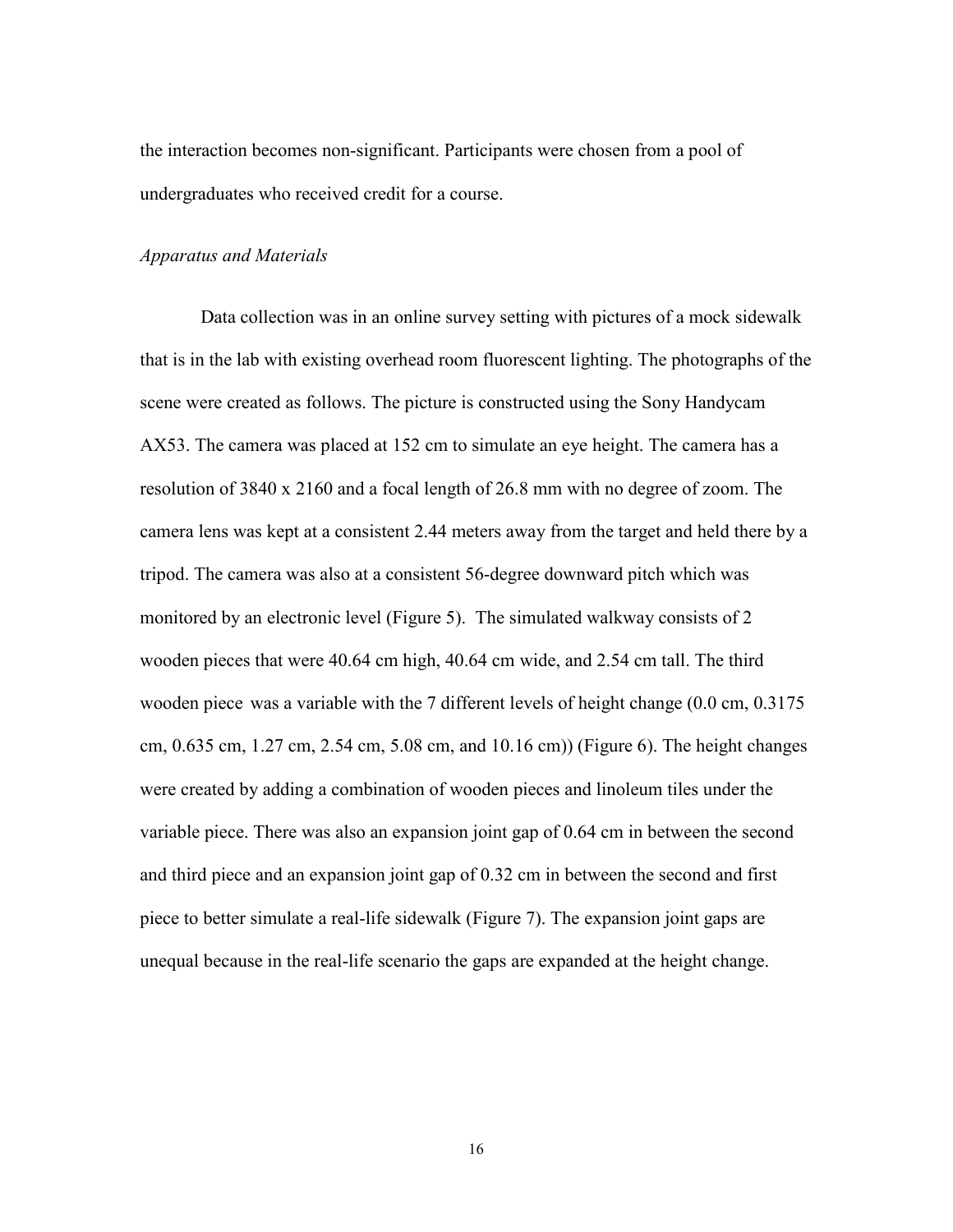

Figure 5: Pictorial representation of the camera set up



Figure 6: High, Medium, and Low Lightness Levels at the 10.16 cm height change.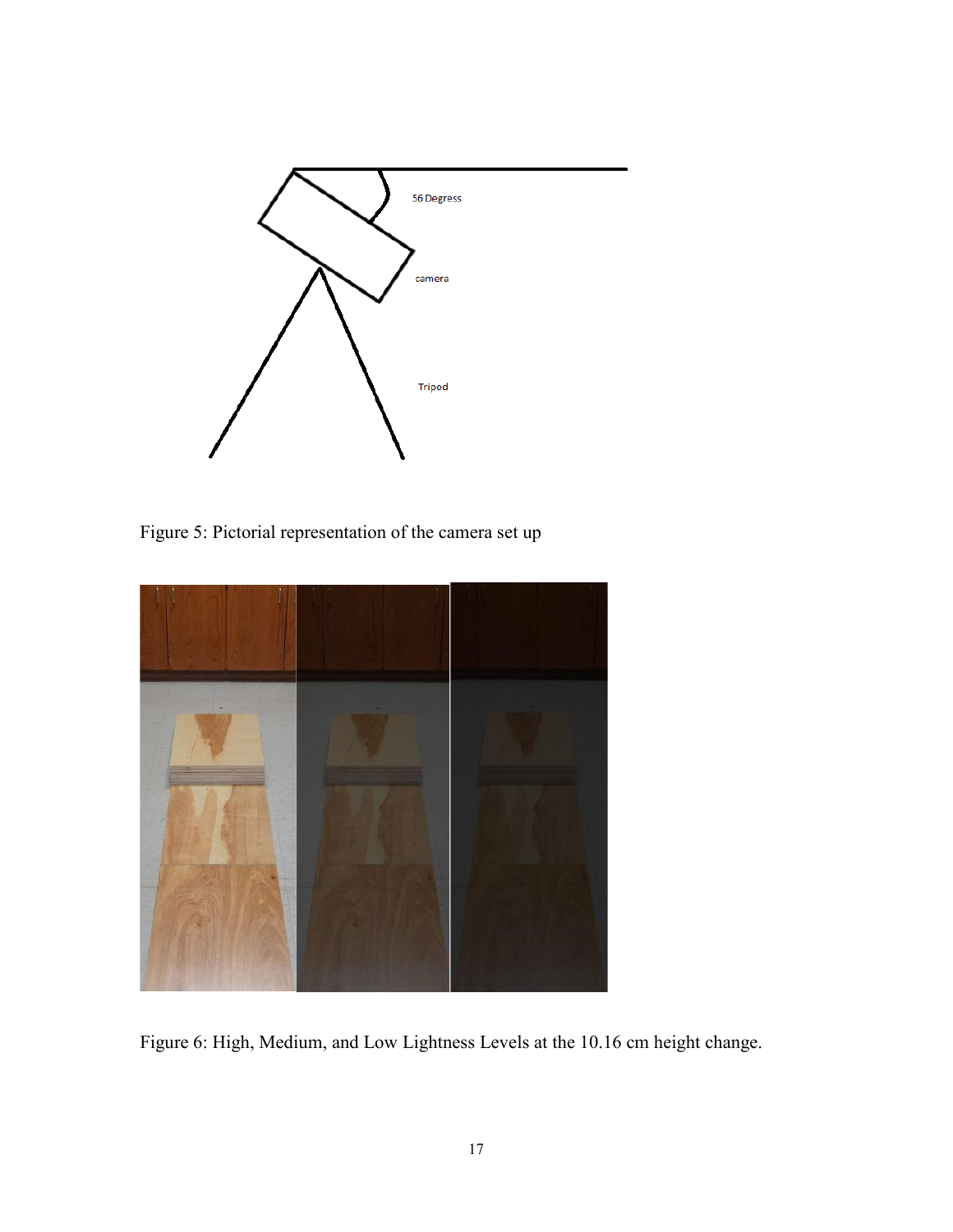The photos exposure was digitally manipulated using Adobe Photoshop 2020. The exposure level defined by Adobe Photoshop is the amount of light in the photo. Zero indicates that the amount of light is the same as the original picture. While negative numbers indicate that there is less light than the original picture and positive numbers indicate more light than the original picture. There were three different lightness levels of low (-4.5), medium (-2.75), and high (0). We took luminance measurements of the vertical surface of the height change as well as the horizontal surface of the variable slab to compare the contrast ratios of each of the different conditions and the real world. These exposure levels were chosen because they closely match the luminance ratio (contrast ratio = vertical luminance/horizontal luminance) of the vertical surface to the horizontal surface of the physical world mock walkway is 0.648. High lightness had a contrast ratio of 0.650, medium lightness had a contrast ratio of 0.655, and low lightness had a contrast ratio of 0.657. This ensured that the ratio of light radiating from the simulated walkway is the contrast decreases from low lightness to high lightness over all three lightness levels and it is also relatively consistent with the real-life simulated walkway. The higher contrast at the low lightness ensures that participants will not change the results.

Photos were presented within a survey using a Qualtrics platform. The participants used their laptop or PC as a viewing apparatus. The participants viewed all 21 pictures in a Qualtrics survey in a random order to help control for possible order effects. There was also a practice photo at the beginning of the survey to show the participants what is meant by height change. The photos in Qualtrics will appear in the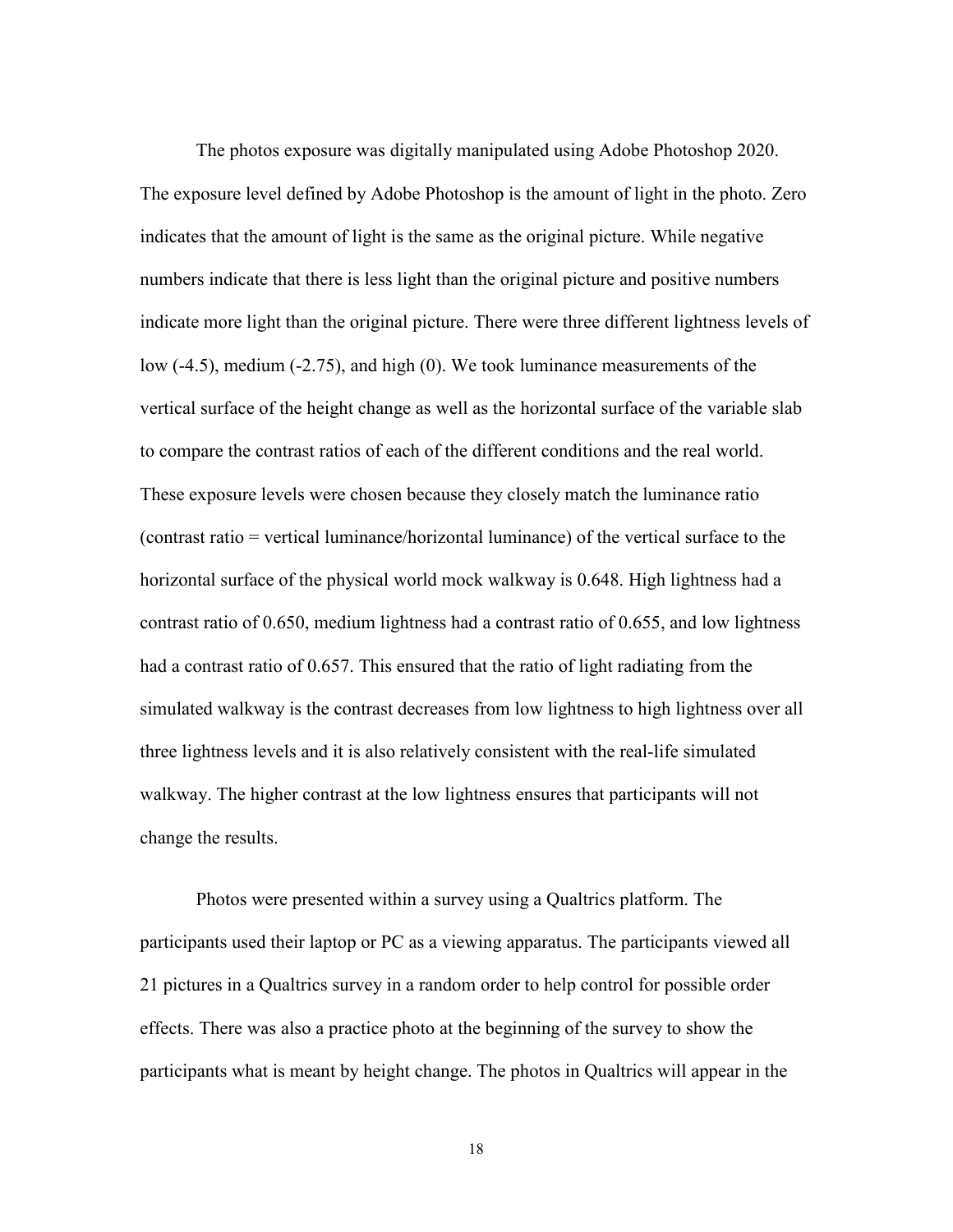center of the participants' screen and are surrounded by a dark screen. The photo was also the same size for all of the participants. Each of the 21 conditions appeared as separate questions. Finally, the participants emailed the researcher a passcode to finish the survey.



Figure 7: Sketch of the variable piece and standard piece with the parts standardized.

### *Procedure*

 This experiment was a 3x7 within-participant factorial design. The participants filled out a survey via Qualtrics on their laptops or desktops. The participants were chosen through SONA and given course credit. First, the participants were asked to read an informed consent. Then the participants were asked in the instructions if they have normal or corrected to normal vision. They were asked to wear their corrected lens if needed will be in the SONA instructions as a requirement. The next step is for the participant to calibrate their computer to the best brightness and contrast for the individual participant who was asked to place their brightness of 100% by opening the control panel or by using buttons on the keyboard to increase the brightness.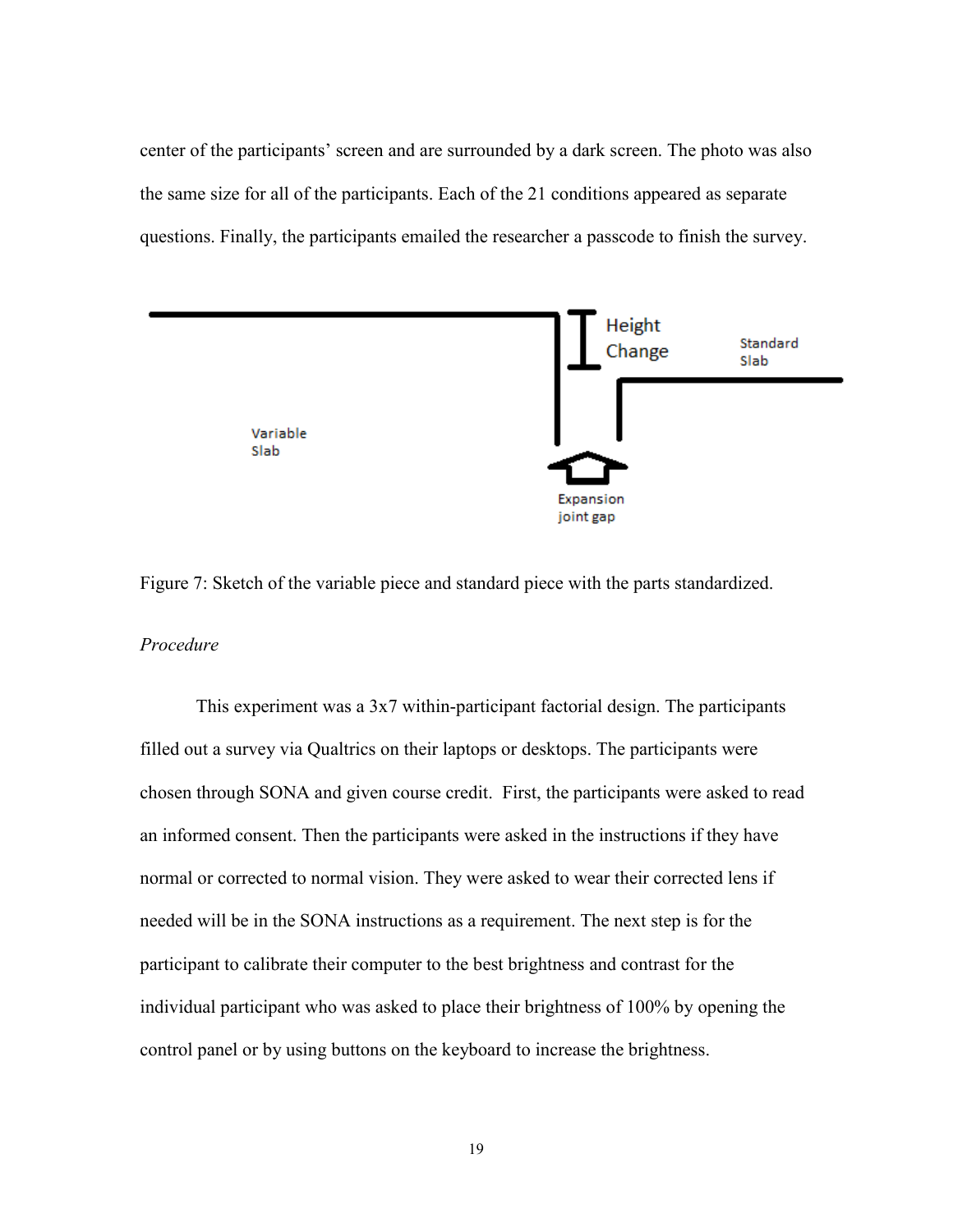After setting up the computer the participants started the experiment with the questions in random order. Each of the 21 conditions was in a new random order for each of the participants. The participants indicated the numeric value that they judged best represents the conspicuity of the height change in the picture. Below is an example of the script for each of the questions which have been pilot tested by 5 people for understanding.

*"Please indicate with a number how likely you are to notice the height change in the photo. Please use a 10-point scale however if you feel that it is appropriate you can go over 10. Low numbers indicate that you do not notice a height change and high numbers indicate you are more likely to notice a height change. PLEASE DO NOT INDICATE HOW HIGH IS THE HEIGHT CHANGE."*

#### **RESULTS**

A 3(lightness) x 7 (height change) repeated measures ANOVA was performed to test the main effects and interactions on conspicuity judgments. The sphericity assumption of the repeated measures ANOVA was violated f due to Mauchly's test being significant for the main effect of height change, lightness, and the interaction ( $\Box$ 2 (20) = 237.7, p < 0.001,  $\Box$  2 (2) = 32.9, p < 0.001,  $\Box$  2 (77) = 154.6, p < 0.001, respectively) which was corrected by using adjusted degrees by the Huynh–Feldt correction ( $\varepsilon = 0.397$ ,  $\epsilon = 0.696$ ,  $\epsilon = 0.796$ , respectively). The ANOVA revealed that both the main effects of Height Change and Lightness were both significant,  $F(2.4, 128.5) = 135.21$ ,  $p < 0.0001$ ,  $\eta^2$  = 0.715, F (1.4, 75.2) = 34.29, p < 0.0001,  $\eta^2$  = 0.388, respectively. On average as the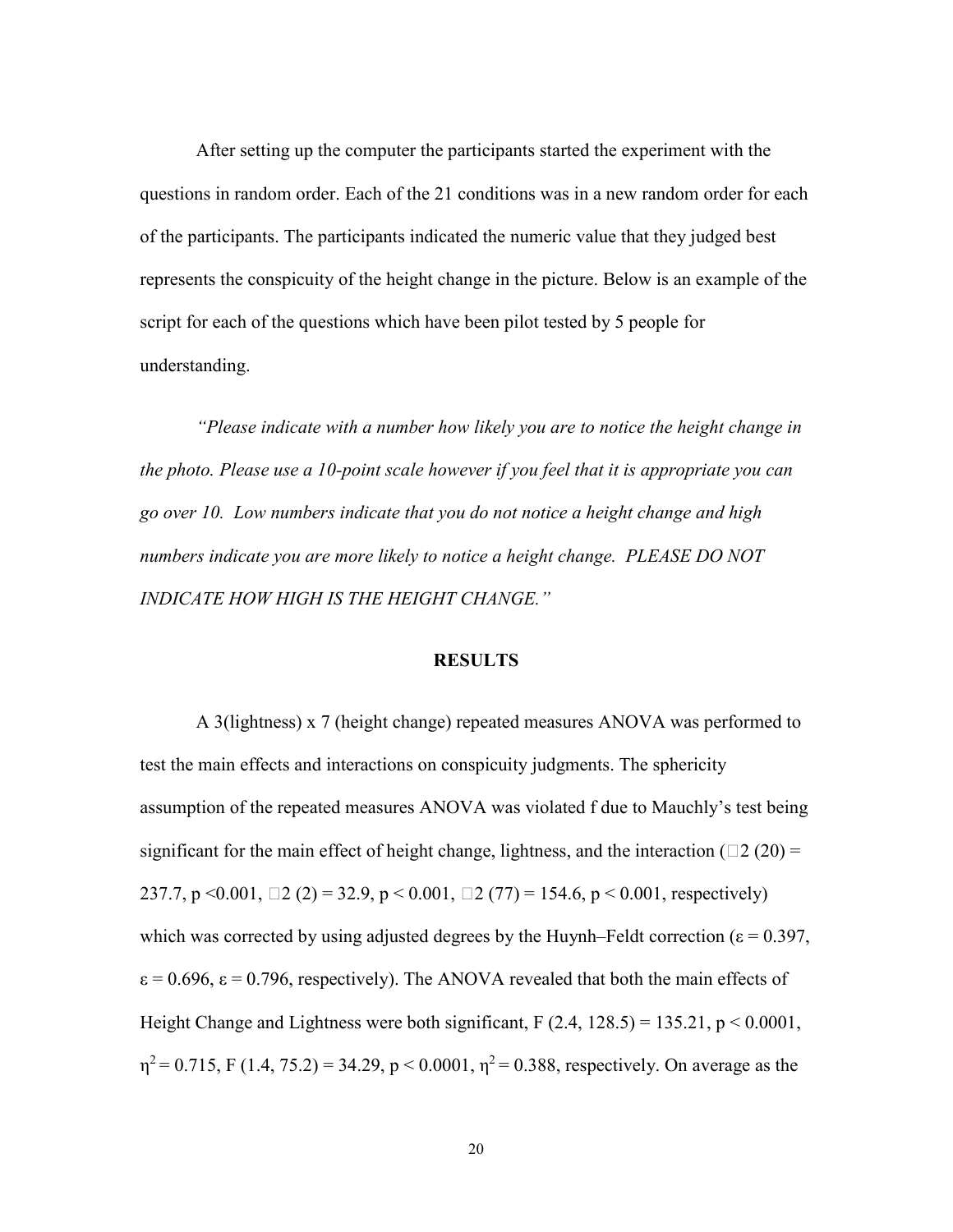height change increases the judged conspicuity also increased. In post hoc LSD testing, it was revealed that 5 of 7 height changes were significantly different from each other. The 1.27 cm and 2.54 cm height changes were not significantly different from each other. On average, the higher the lightness level the higher the judged conspicuity. In post hoc testing of the main effect of lightness levels; all the different lightness levels were also significantly different from each other.

The ANOVA also showed that the interaction between Lightness and Height Change was statistically significant, F (9.5, 515.7) = 2.98, p < 0.001,  $\eta^2$  = 0.052. The interaction can be seen in Figure 8 as indicated by the standard error bars. The high lightness level's standard error bars consistently never overlap with either the medium or low lightness levels. However, the medium and low lightness levels standard error bars are nearly always overlapping excluding the 0.445 cm and 10.16 cm height change conditions. For the 0.445 cm height change the medium lightness level is at least one standard error below the low lightness level. For the 10.16 cm height change the medium lightness level is at least one standard error above the low lightness level.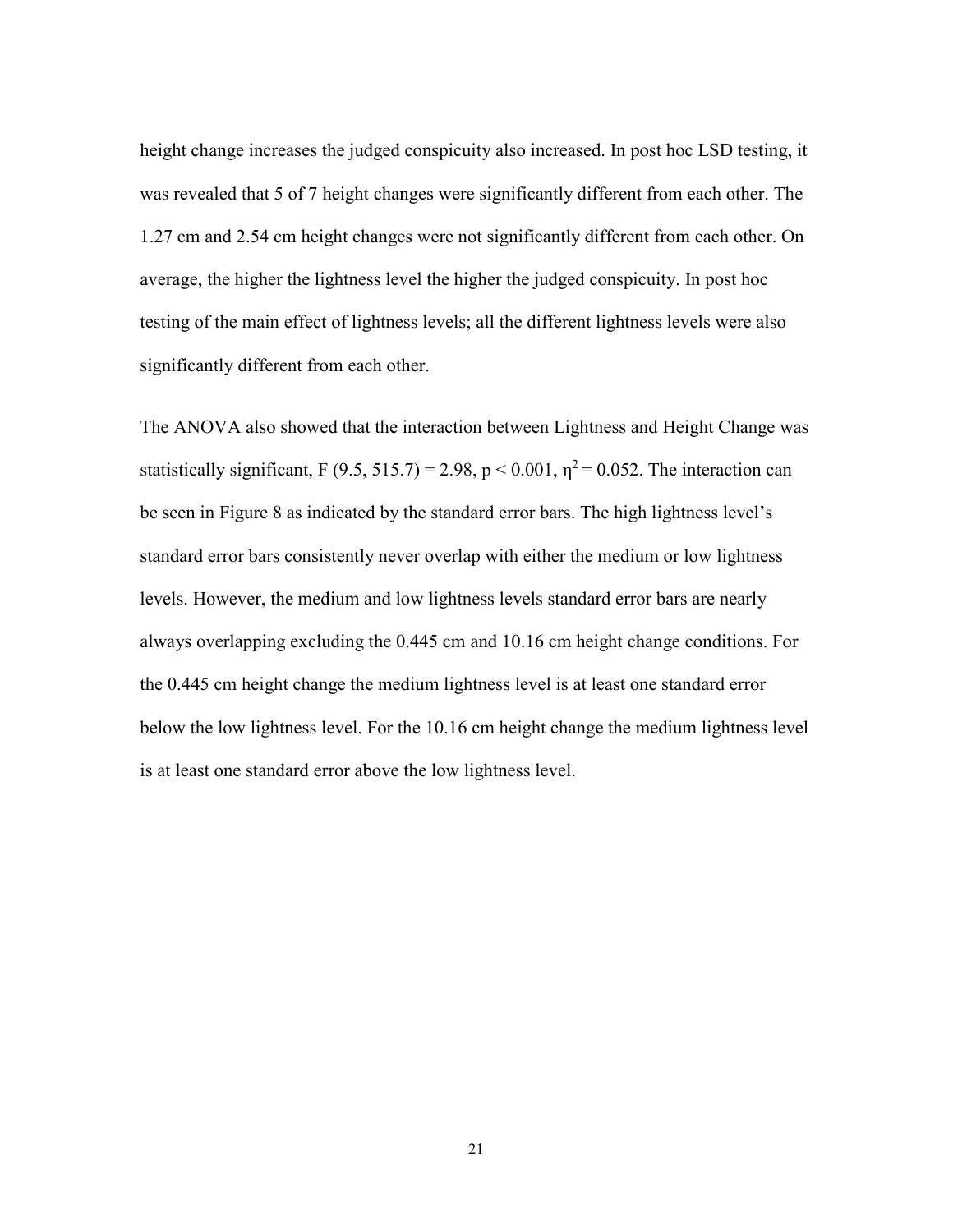

Figure 8: Average judged height changes over 7 height changes and 3 lightness levels including standard error bars.

Now we will examine the three different lightness conditions in different best fit logarithmic functions. We used a linear logarithmic scale because when box plots of the data showed that the height change was positively skewed while the judged conspicuity of the height change was normally distributed. Another reason why the logarithmic scale was used was because it improved the R2 value. For example, the R2 of the high lightness model increased from 0.369 to 0.443 when the log base 10 transformation was applied to the height change. Due to the 0 height change condition, a 0.1 in constant was added to all the height changes in the logarithmic function. The constant should not have a larger effect at lower heights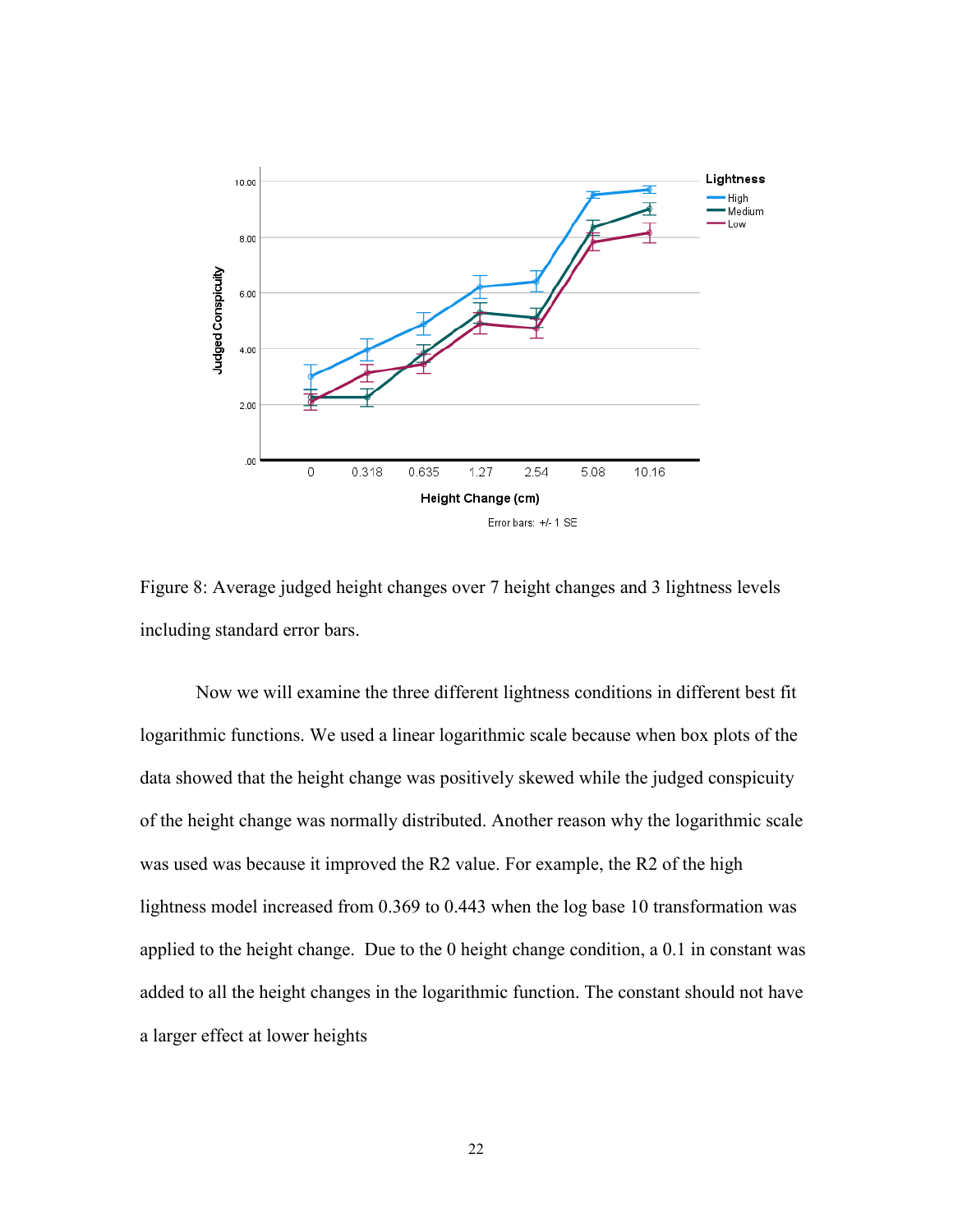A logarithmic function was used to model the relation between Height Change and Judged Conspicuity at high lightness levels. The model was used to explore and predict the relationship between height change, lightness level and conspicuity. The model's homoscedasticity was also examined by using a score test to see if the variance in the residuals is changing with height change,  $\Box$  2 (1) = 40.86, p < 0.001. In this case the test found that the homoscedasticity was violated which was addressed by using the HCCM method and HC4 modifier. The overall model was statistically significant, F  $(1,383) = 304.10$ , p < .001, and R<sup>2</sup> = .44. Thus, the logarithm of the height change explains about 44.25% of the variance in Judged Conspicuity at high lightness levels. The estimated slope,  $b = 4.57$ , was statistically significant from zero, t (383) = 17.44,  $p < .001$ as shown in Figure 9. The equation for the model of best fit is  $y= 7.07+4.57 \log(x)$ . The model's residuals were tested with a Q-Q plot (Figure 10) and the Shapiro test. While the Shapiro test was significant (W=  $0.98816$ ,  $p < 0.003$ ), it was influenced by the large sample size. It was determined that the model's residuals were normally distributed by graphical means.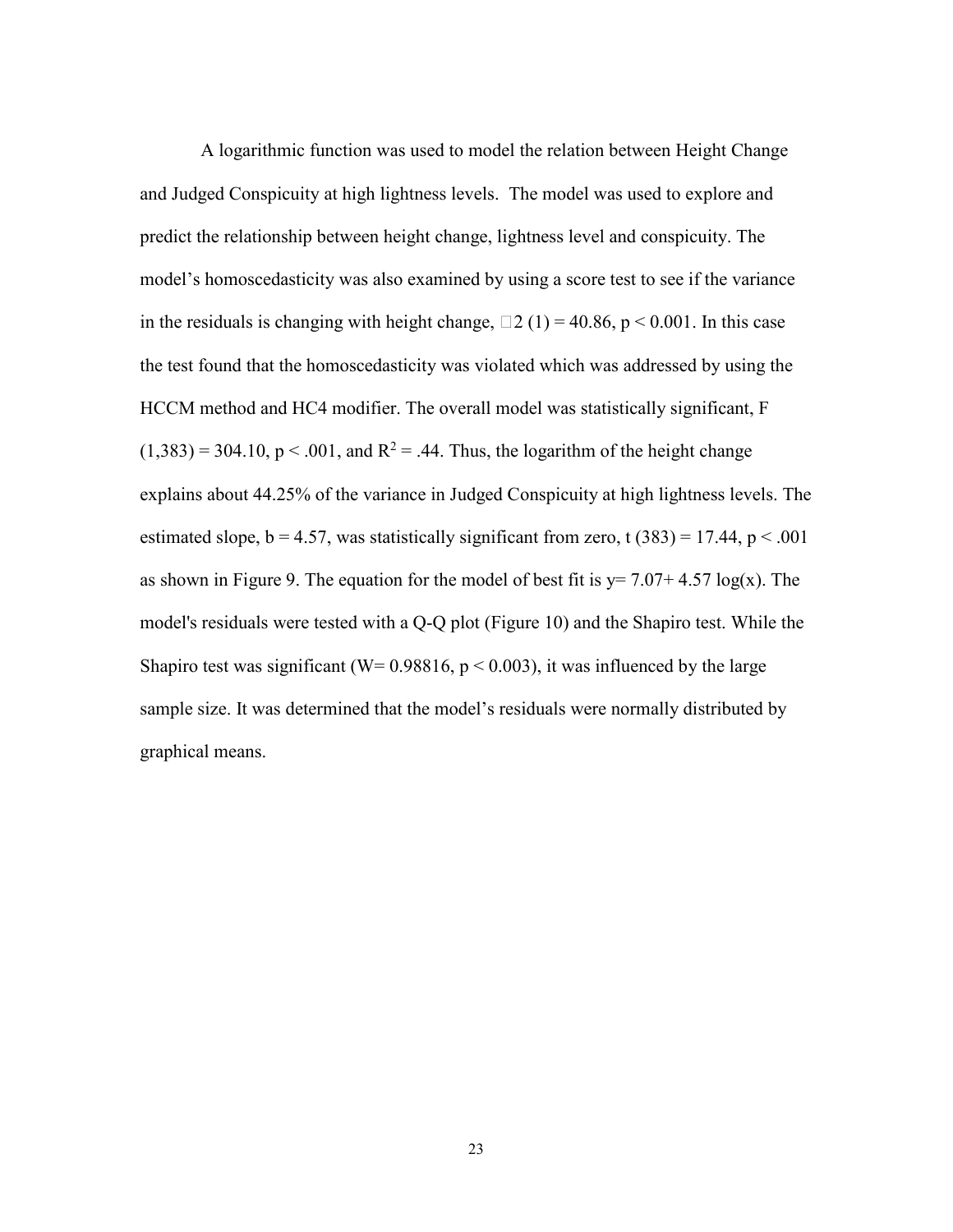

**Logarithmic Model of Judged Conspicuity** 

Figure 9: Logarithmic Model of Judge Conspicuity at High Lightness



Figure 10: Q-Q Plot of the High Lightness model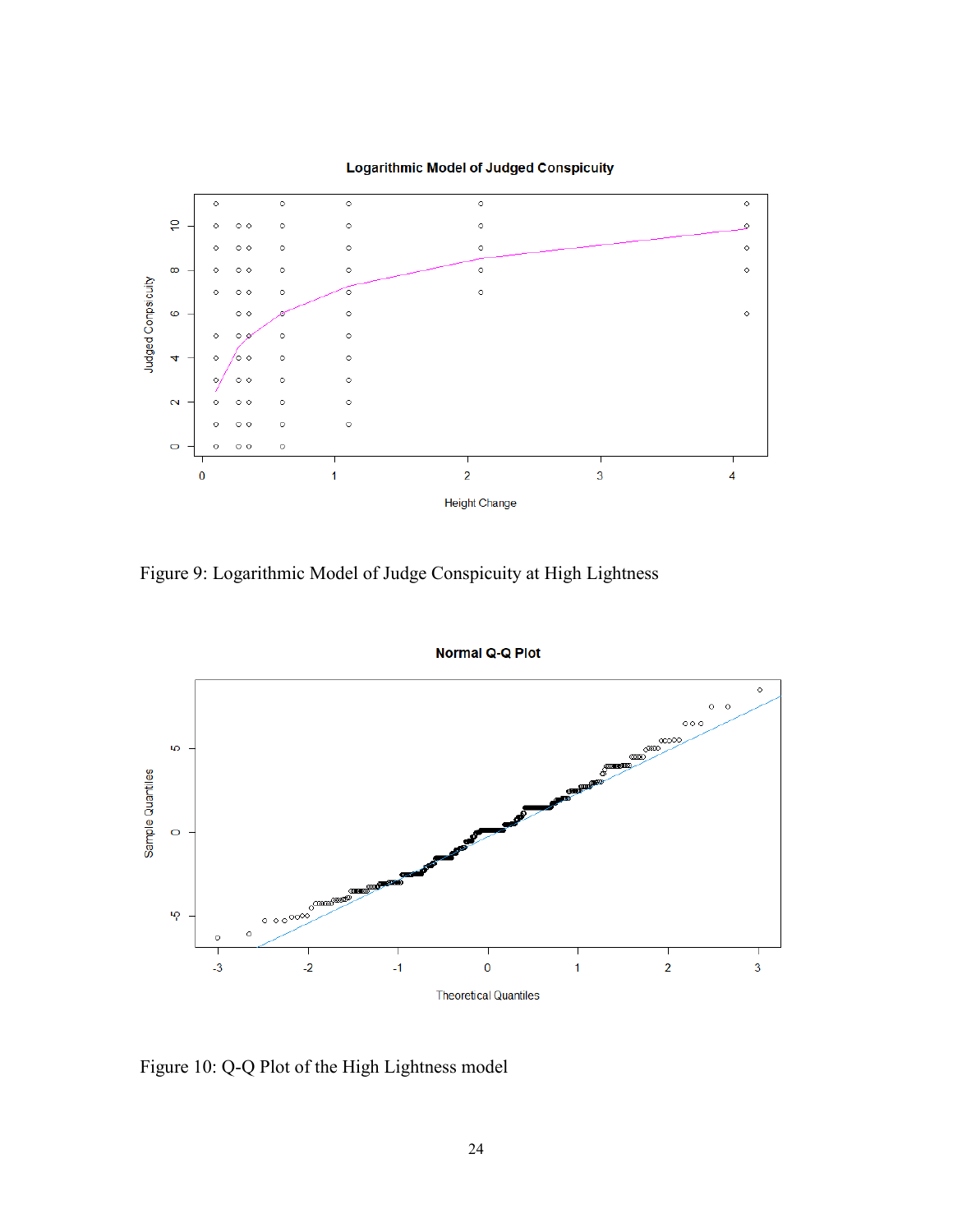A logarithmic function was used to model the relation between Height Change and Perceived Conspicuity at medium lightness levels. The model's homoscedasticity was also examined by using a score test to see if the variance in the residuals is changing with height change,  $\Box 2$  (1) = 3.30, p = 0.07. The homoscedasticity assumption was satisfied. The overall model was statistically significant,  $F(1,383) = 383.5$ ,  $p < .001$ , and  $R^2$  = .50. Thus, the logarithm of the height change explains about 50.03% of the variance in perceived conspicuity at medium lightness levels. The estimated slope,  $b = 4.66$ , was statistically significant from zero, t  $(383) = 19.58$ , p < .001 as shown in Figure 11. The equation for the model of best fit is  $y= 6.00 + 4.66 \log(x)$ . The model's residuals were tested with a Q-Q plot (Figure 12) and the Shapiro test. While the Shapiro test was significant (W=  $0.98882$ , p <  $0.004$ ), it was influenced by the large sample size. It was determined that the model's residuals were normally distributed by graphical means.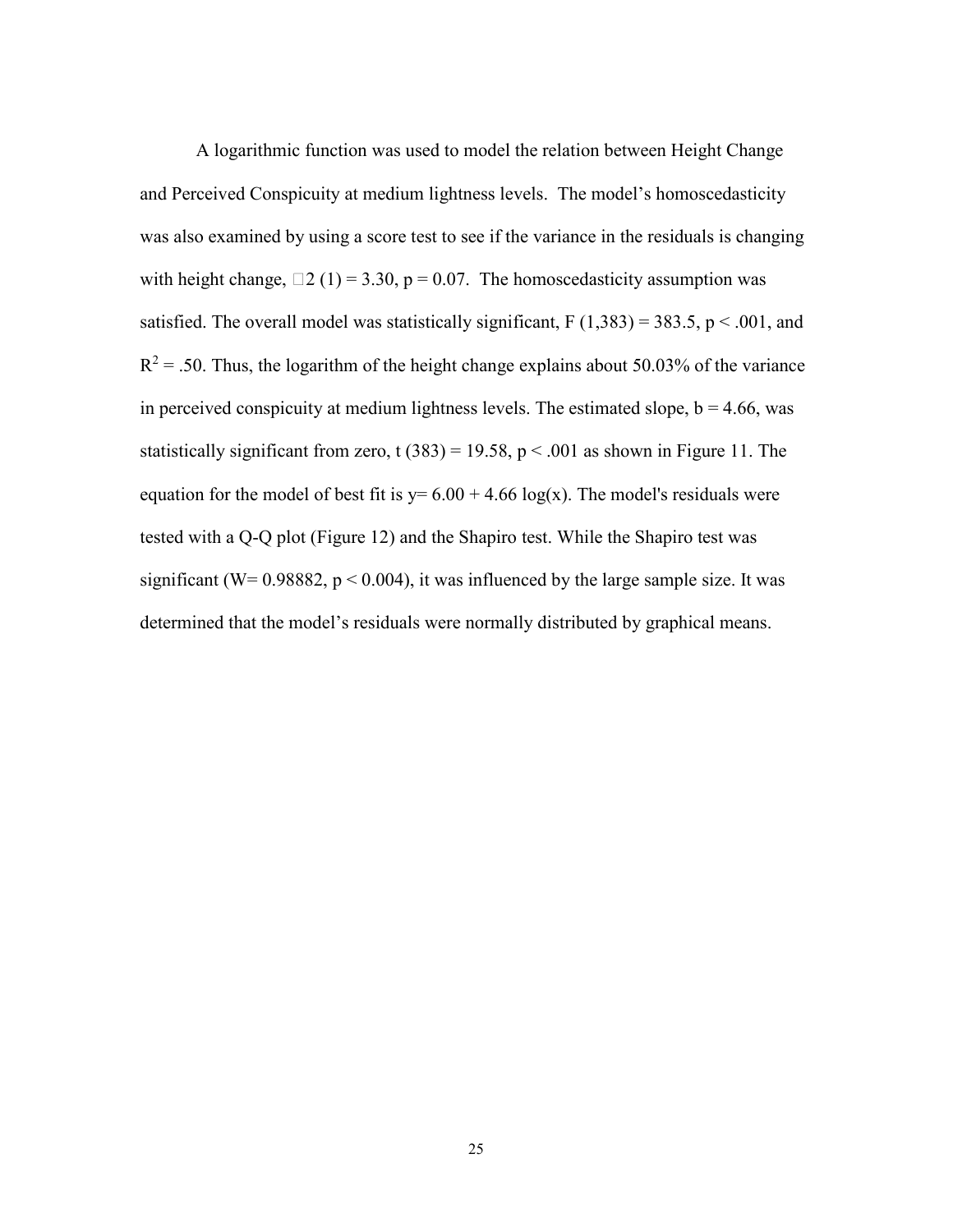

**Logarithmic Model of Judged Conspicuity** 

Figure 11: Logarithmic Model of Judge Conspicuity at Medium Lightness



**Normal Q-Q Plot**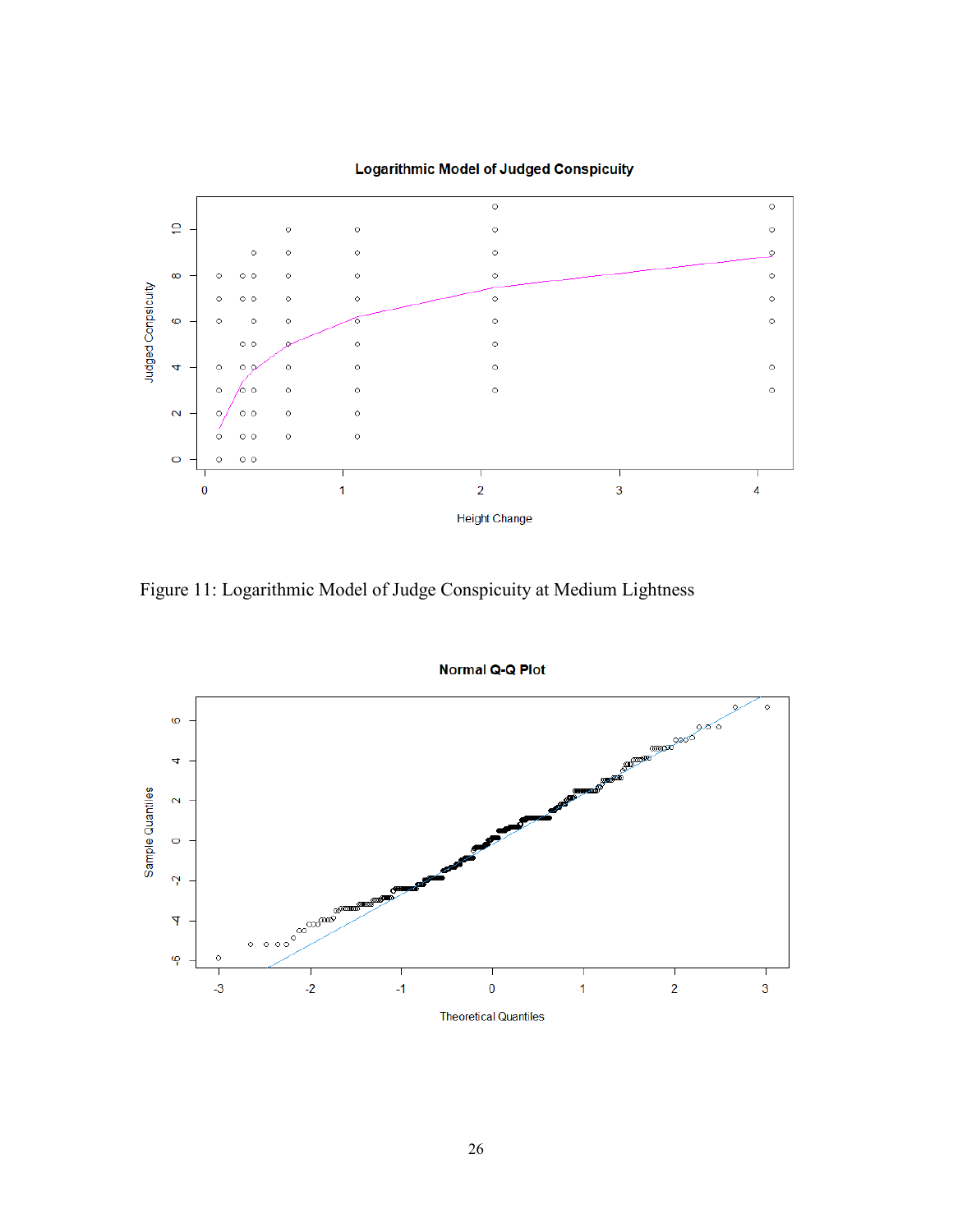Figure 12: Q-Q Plot of the Medium Lightness model

A logarithmic function was used to model the relation between Height Change and Perceived Conspicuity at low lightness levels. The model's homoscedasticity was also examined by using a score test to see if the variance in the residuals is changing with height change,  $\Box 2$  (1) = 2.00, p = 0.16. The homoscedasticity assumption was satisfied. The overall model was statistically significant, F (1,383) = 256.40, p < .001, and  $R^2$  = .401. Thus, the logarithm of the height change explains about 40.1% of the variance in perceived conspicuity at low lightness levels. The estimated slope,  $b = 4.06$  was statistically significant from zero, t  $(383) = 16.01$ , p < .001 as shown in Figure 13. The equation for the model of best fit is  $y = 5.63 + 4.06 \log(x)$ . The model's residuals were tested with a Q-Q plot (Figure 14) and the Shapiro test. While the Shapiro test was significant (W=  $0.98923$ , p <  $0.006$ ), it was influenced by a large sample size. It was determined that model's residuals were normally distributed by graphical means. The overall results of the three fitted curves was that there was a robust power function to explain the relationship between height change, lightness and conspicuity which is consistent with the literature.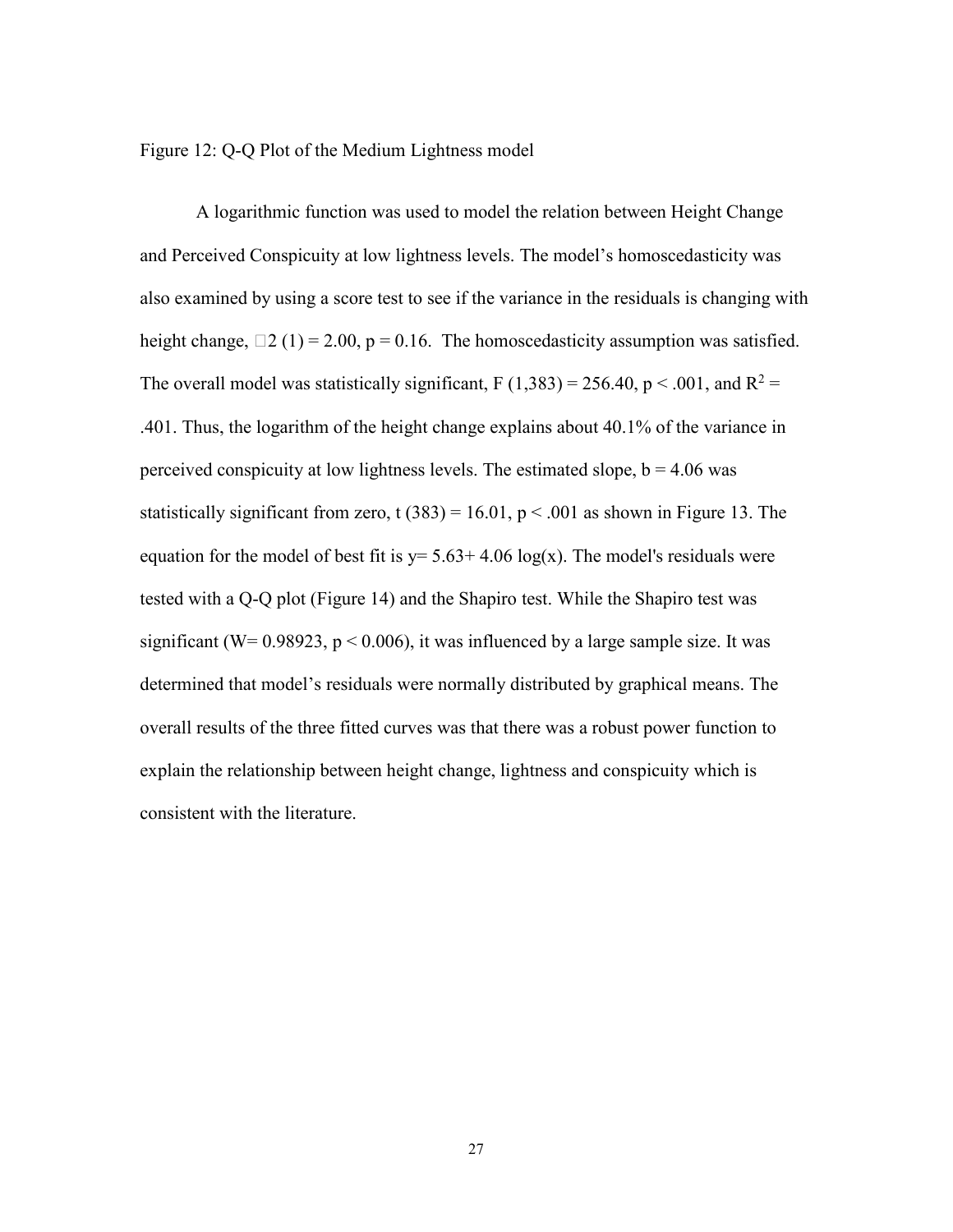

Figure 13: Logarithmic Model of Judged Conspicuity at Low Lightness



Figure 14: Q-Q Plot of the Low Lightness model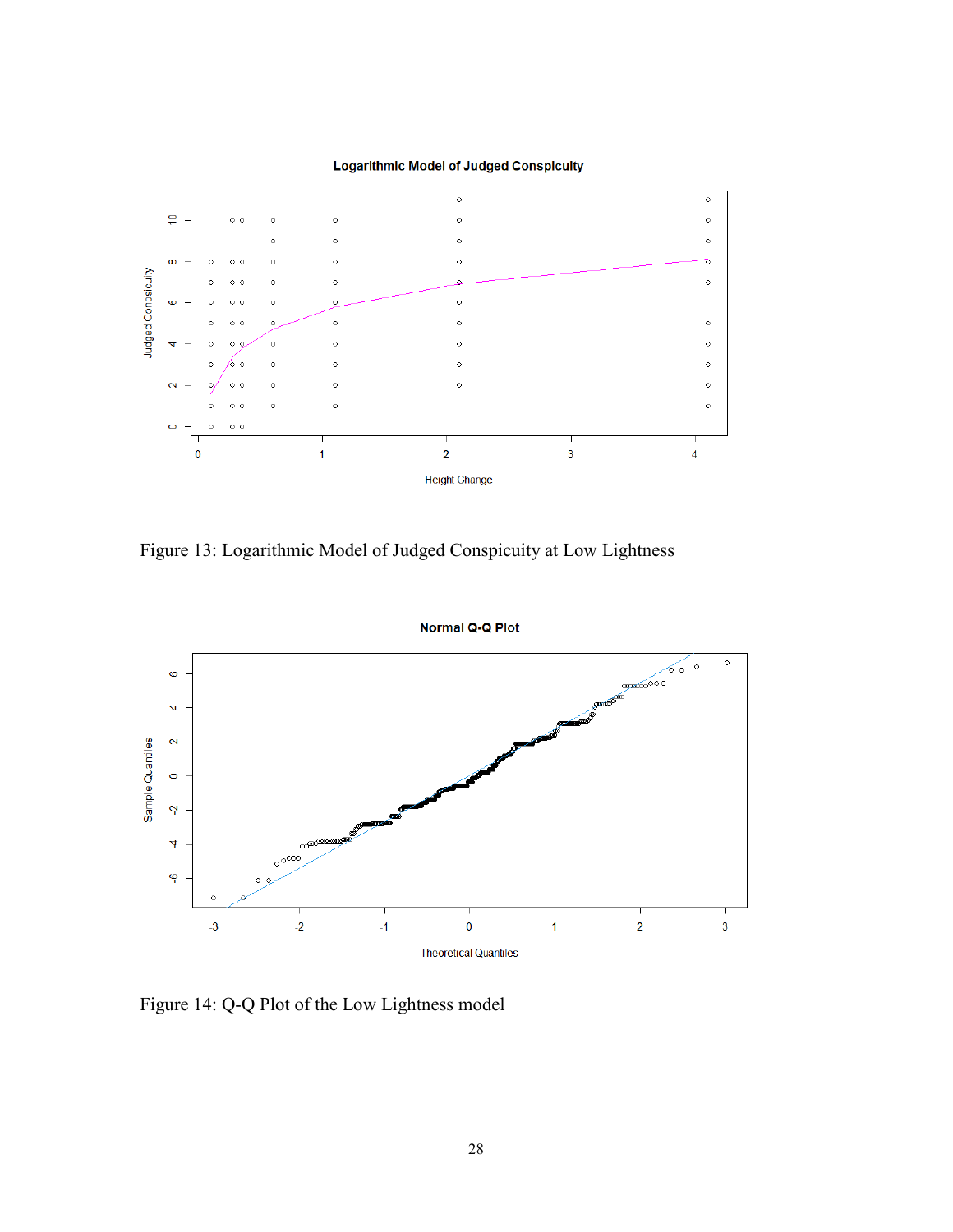#### **DISCUSSION**

The first hypothesis was that participants would judge height changes to be more conspicuous as the height change increases. The significant repeated measures ANOVA main effect showed that this was supported with a large effect size of 0.715. The significant ANOVA and large effect size confirm that participants judge height changes to be more conspicuous as the height change increases. Fotios and Cheal (2009) also pointed out the importance of the shadowing cue. They posited that the shadowing cue is one of the major cues that people use to judge heights in general. In this study as well, the shadowing of the height change is a prominent cue that participants are using the width of the shadow to judge the conspicuity of the height change. As the shadow's width-contrast sensitively and size increased the participants were cued that the height change was also increasing and the participants indicated the height change as more conspicuous accordingly. An interesting finding was that the significant main effect of height and the strong effect size was similar to that of the Staats et al. (2020) study. The similarity of these two studies indicates that people can judge the conspicuity of height change just as well in a picture as in real life due to shadowing being a monocular cue. From the first evidence of hypothesis one alone it is possible that the participants were just ranking the height of the height change. However, with the evidence from hypothesis two it was shown that the participants were not just ranking the height of the height change.

The post hoc testing also showed a nonsignificant difference between the 1.27 cm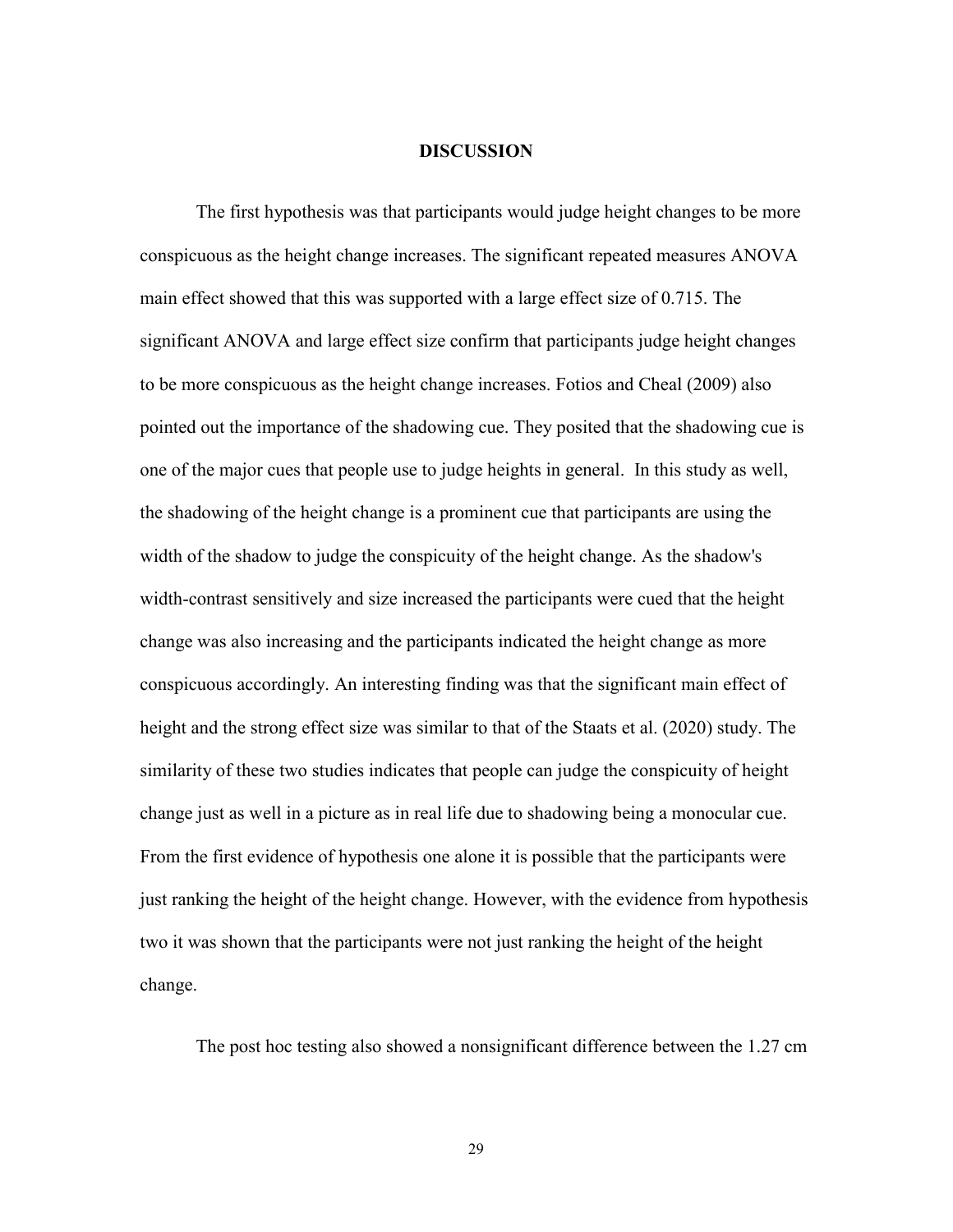and 2.54 cm. After looking at the stimuli in Appendix B a reason for the anomaly could not be determined.

There are several implications for real-world scenarios, for example, the 6.35 mm height change. The 6.35 mm is the maximum height change that should exist without any changes as indicated by building code ASTM F1637. However, from looking at the results (Figure 8) it is possible to conclude that participants judged the 6.35 mm height change condition on the lower end of the scale. This information can be extrapolated to the real world. If the in the real world user does not notice the 6.35 mm height change that could cause a trip and fall event. Given the tendency to fixate the horizon when walking in urban areas (Foulsham et.al. (2011), the need for following the ASTM code is clear. Because it is more likely that pedestrians would not notice the height change. Another important height change was 12.7 mm which is in the mean range of the MFC (10-20 mm). If the information is not conspicuous enough and could likely cause a trip and fall event.

The second hypothesis was that participants will judge higher lightness levels to be more conspicuous. Again this was supported by the significant main effect of lightness in the repeated measures ANOVA with a medium effect size of 0.388. All of the different lightness levels were significantly different from each other. This ANOVA result indicates that the lightness of the photo is an important factor in determining the conspicuity of the simulated walkway. These findings are consistent with Owens, Francis, and Leibowitz (1989) which found as luminance decreases human acuity and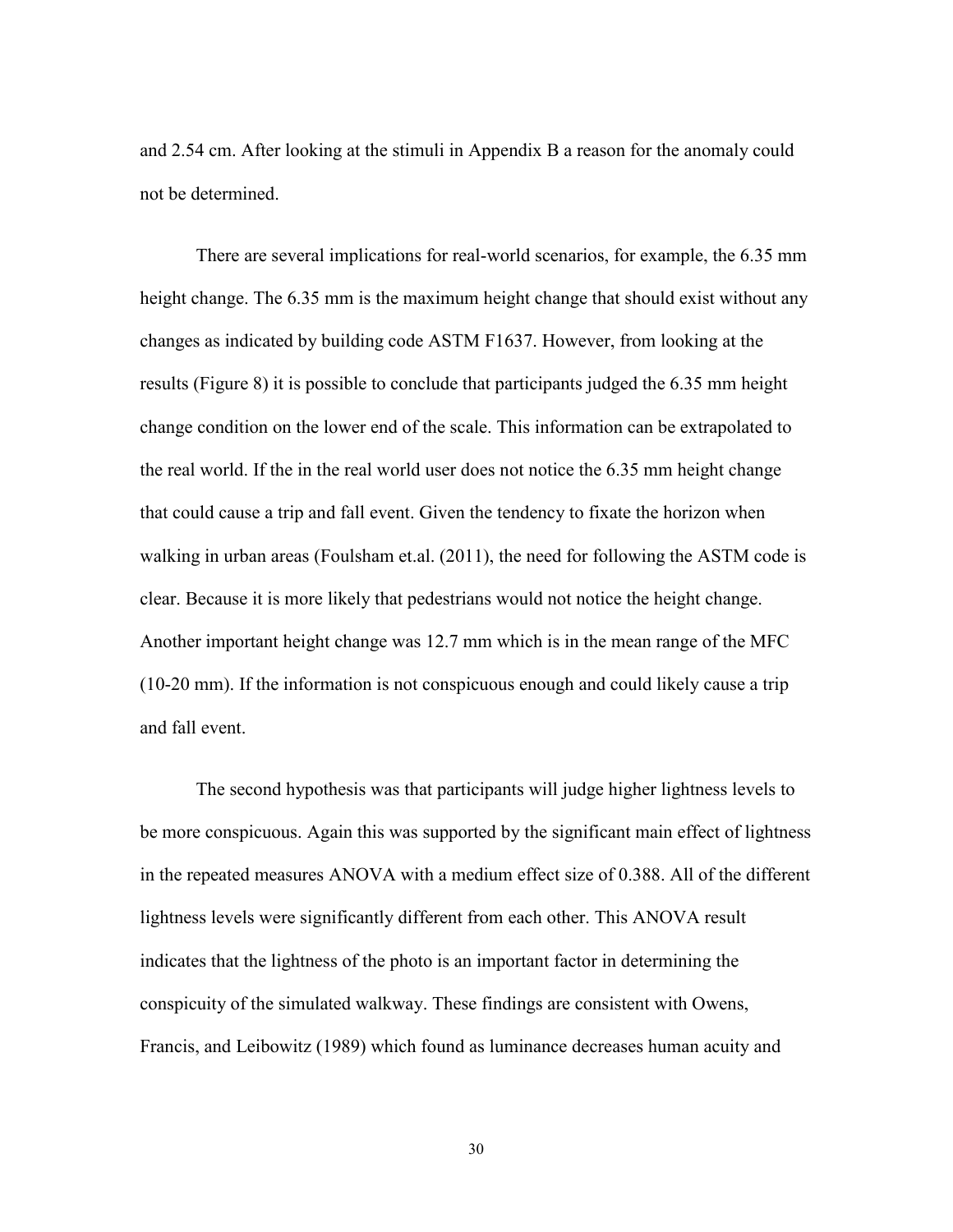contrast sensitivity also decrease. Our participants judged that the lower the lightness levels the less conspicuous the height change because the lower luminance values of the pictures decreased the participants' acuity. Therefore, the higher lightness levels had a higher luminance so the participants had better acuity while viewing the stimuli and so they judged the height change as more conspicuous. As mentioned at the end of hypothesis one this effect of lightness indicates that the participants were not just judging the height of the height change. If the participants were just judging the height change then there would be no effect of lightness. Since there is an effect then it can be concluded that the participants were judging the conspicuity of the height change.

These ANOVA findings can also be understood using the logarithmic models shown in Figure 9, Figure 11, and Figure 13 to predict judged conspicuity for each of the different lightness levels. The estimated slopes of each showed that both the high ( $b =$ 4.57) and medium ( $b = 4.66$ ) lightness levels are closer together while the low ( $b = 4.06$ ) lightness level was relatively farther apart from both of them. The low lightness level has the most compressed slope while the other two lightness levels were relatively similar. These numbers could indicate that the judged conspicuity is affected the most by the low lightness level. The ANOVA plus the logarithmic models imply that as the lightness levels decrease the more likely the user is to not notice the height change and cause a trip and fall event.

The third and last hypothesis was that there would be an interaction between height change and lightness levels. The hypothesis was supported by the significant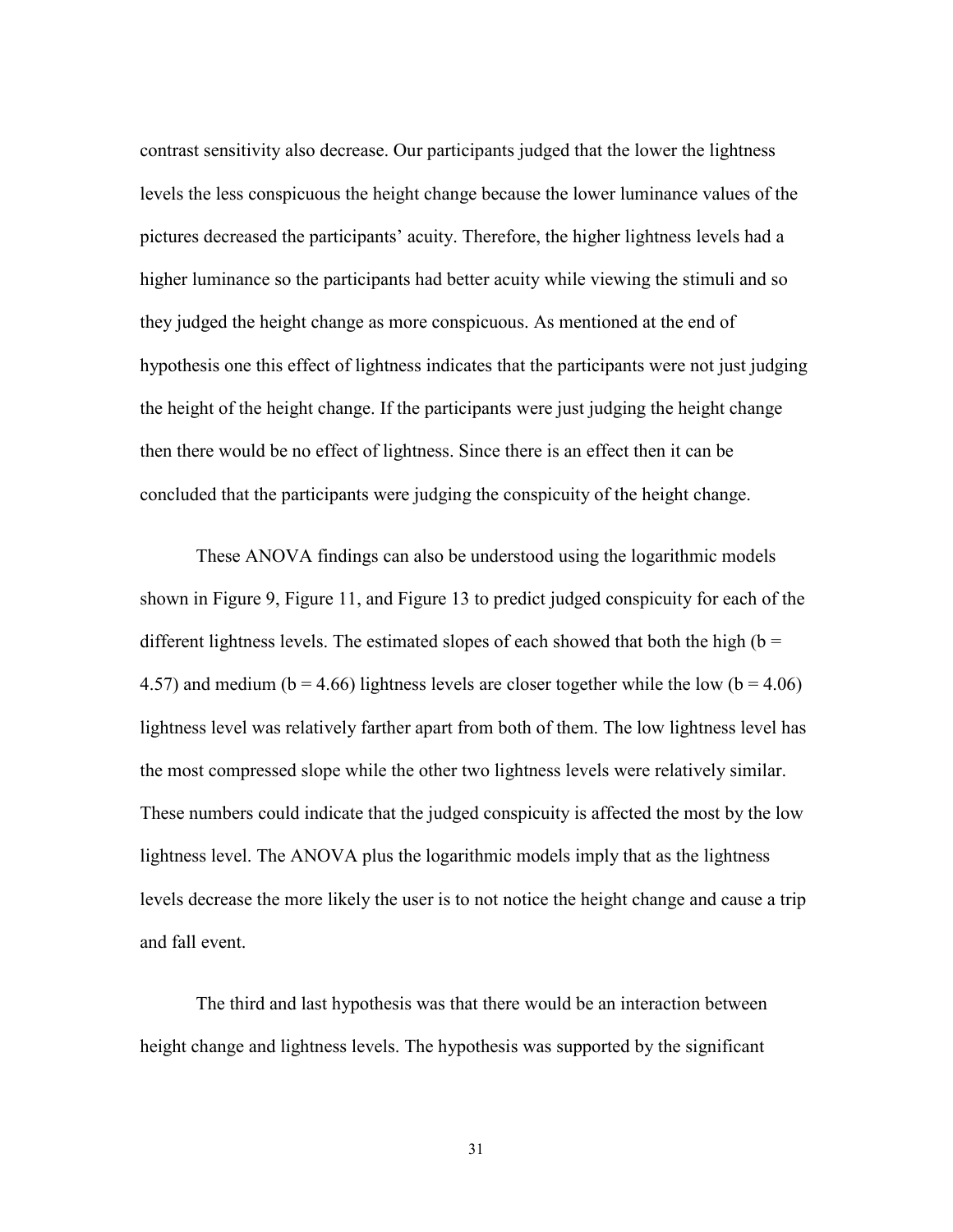repeated measures ANOVA interaction with a small effect size of 0.052. The interaction that we predicted was that at the higher height changes the difference between the judged conspicuity at the different lightness levels will be larger than at the lower height changes. This pattern is due to all of the lightness levels converging at 0 on the y axis at the 0 height change. However, while there was an interaction between height change and lightness levels the shape of the interaction was different. The reason for this change in the pattern is that the medium lightness level was more similar to the low lightness level than expected. As indicated by Figure 8 the high lightness level is overall was judged as more conspicuous over both the medium lightness and low lightness levels. The medium lightness and low lightness level are however where the interaction happens. However, due to the small effect size and no external reason for the interaction I believe that this interaction is not important.

As stated previously, high lightness level consistently had a higher judged conspicuity over all height changes than both the medium and low lightness levels at all height changes. However, Figure 8 shows a different picture for the medium and low lightness levels. Both of these different lightness levels are closer together and the medium lightness level was judged to be less conspicuous than the low lightness levels at the 4.45 mm height change on average. When the height change is around 10.16 cm the medium lightness level is on trend to be more conspicuous at higher height changes than the low lightness level. The interaction implies that it is harder for users to judge the difference in the conspicuity of the lower height changes at medium and low lightness levels. Also, the interaction implies that only at high height changes do the medium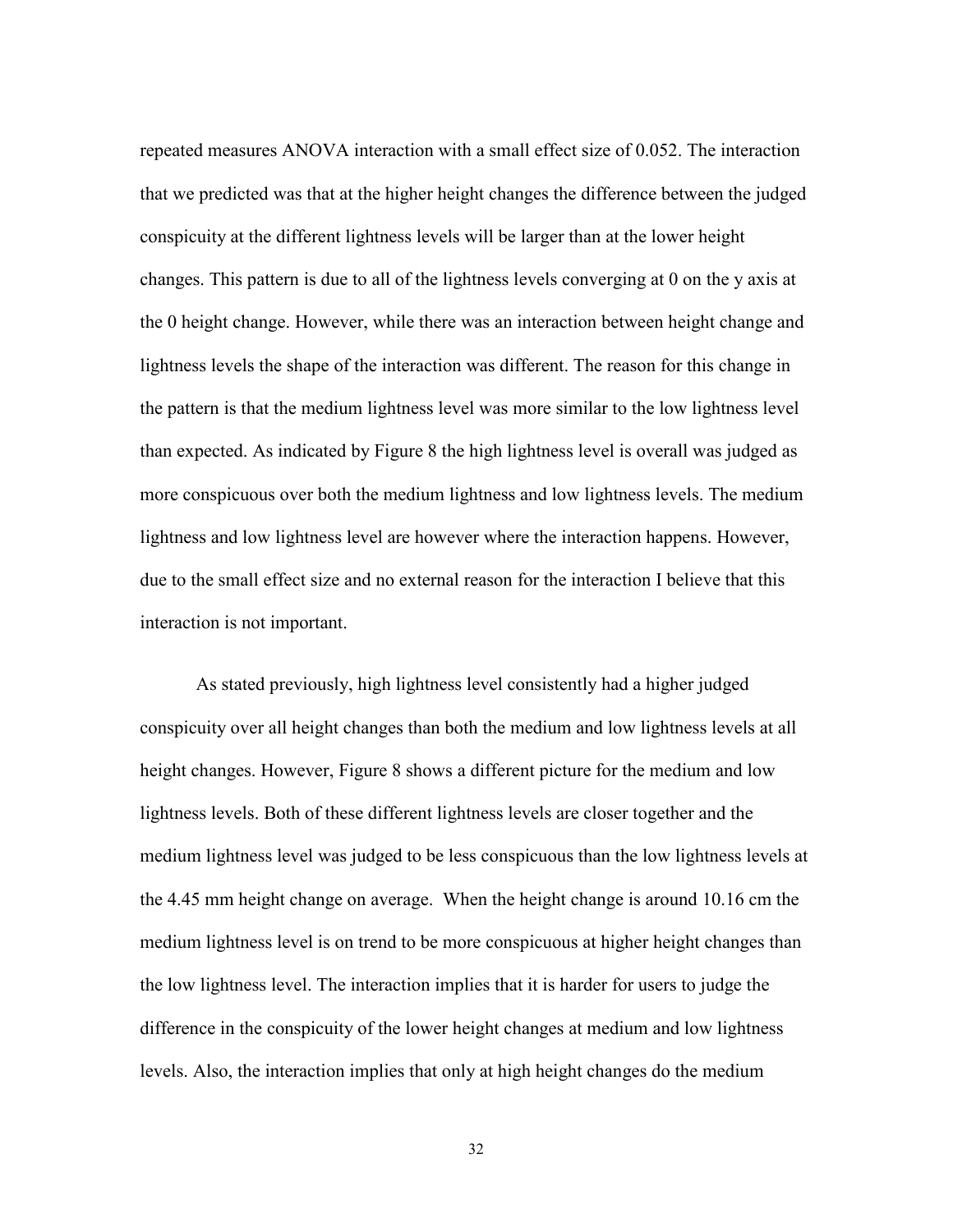lightness levels change to be a greater slope than low lightness levels. In the real world, this shows that even medium lightness levels are a danger to users when the height change is smaller because they are on a very similar trend to the low lightness levels. The reason why this is a potential danger is that the change in slope does not occur until the 10.16 cm mark which is well above people's mean MFC. However, since the interaction had such a small effect size this interaction needs further study before any conclusions can be drawn.

#### *Limitations*

There are multiple limitations of the current study. One limitation is the lack of control the experimenter has over the participant's behavior. For example, it is difficult to ensure that participants are consistently at the same distance from the screen. The implications for the results are that some of the participants could have been in different viewing environments which could have been a confounding variable. If the participants were farther away from the screen that could have made the lower height change to be less conspicuous. It would have also made all height changes and lightness levels to be smaller due to the distance. While it is likely that participants were at different viewing distances. However, we believe that the process of deleting the participants that answered greater or less than three standard deviations away from the mean will catch these people. If the experimenter had the time and resources to observe each of the participants' behavior and environment this could further mitigate confounding variables.

Another limitation of the experiment was that the picture was taken in monocular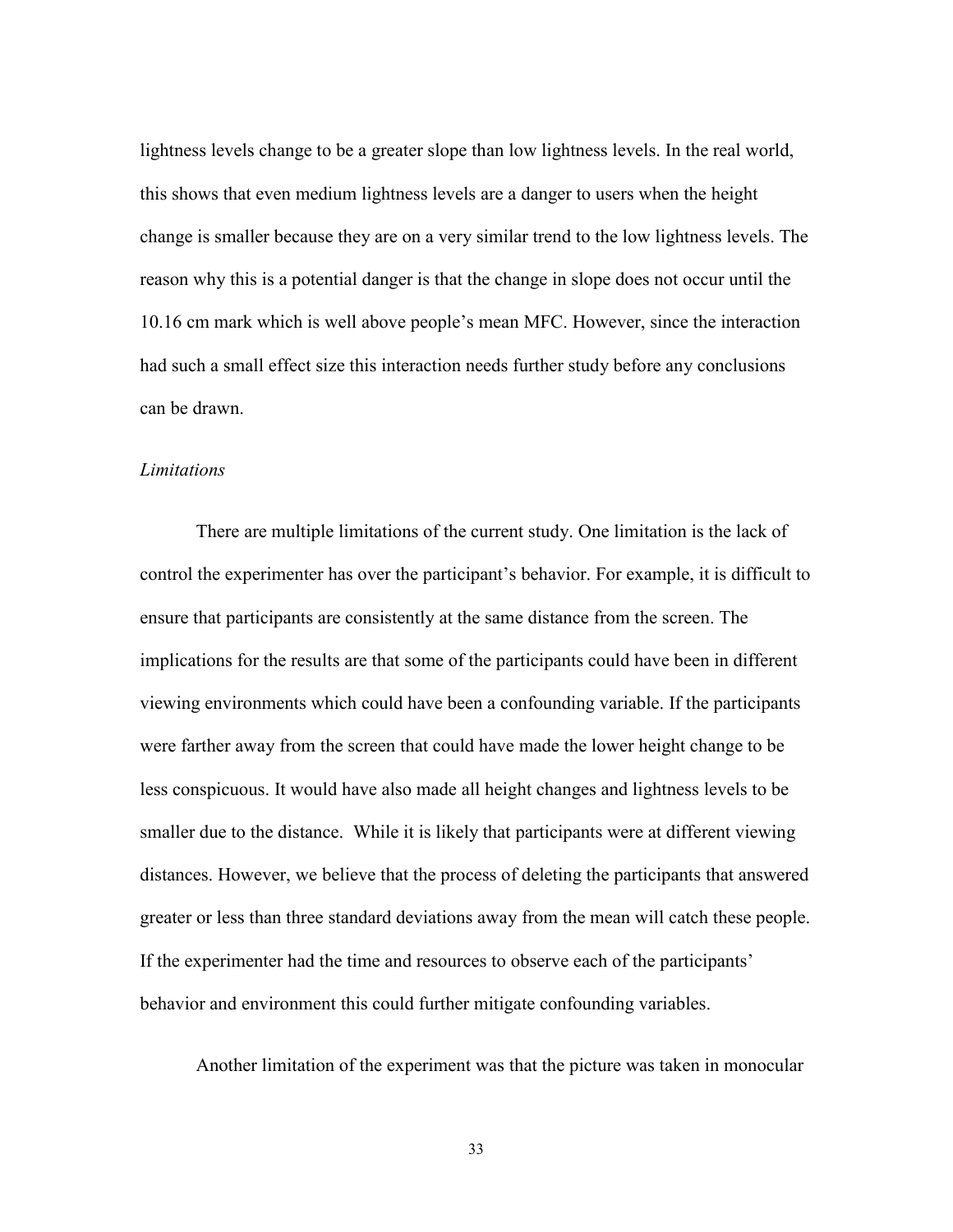conditions. In real life, people may enhance depth perception with binocular vision. This can imply that these results cannot be generalized to three-dimensional environments. However, in this case, shadowing may have been the dominant cue in both laboratory and picture displays.

The final limitation of the study is that the lines that appear on the vertical surface of the simulated walkway could have given the participants another cue to judge the conspicuity of the height change. The extra cue could have allowed the higher height conditions to be more conspicuous because there are more lines visible. The lightness main effect would likely have not changed. This will make the higher height changes to be more conspicuous which would compress the graph if the experiment was repeated without the vertical lines. The lines on the height change could have added a texture which is another depth cue. The texture makes the higher height change conditions more conspicuity to the observer which provides a confound. There was also a similar texture cue in the Staats et al. (2020) paper.

#### **CONCLUSIONS**

In conclusion, the participants tended to judge greater height changes and greater lightness to be more conspicuous. The medium and low have similar slopes of judged conspicuity at the lower height changes while they have different slopes at higher height changes in Figure 8. There could be a real danger for pedestrians at medium and low lightness levels on a path with a lower height change. Another danger to pedestrians is the 6.35 mm and 12.7 mm height changes because both of those height changes have a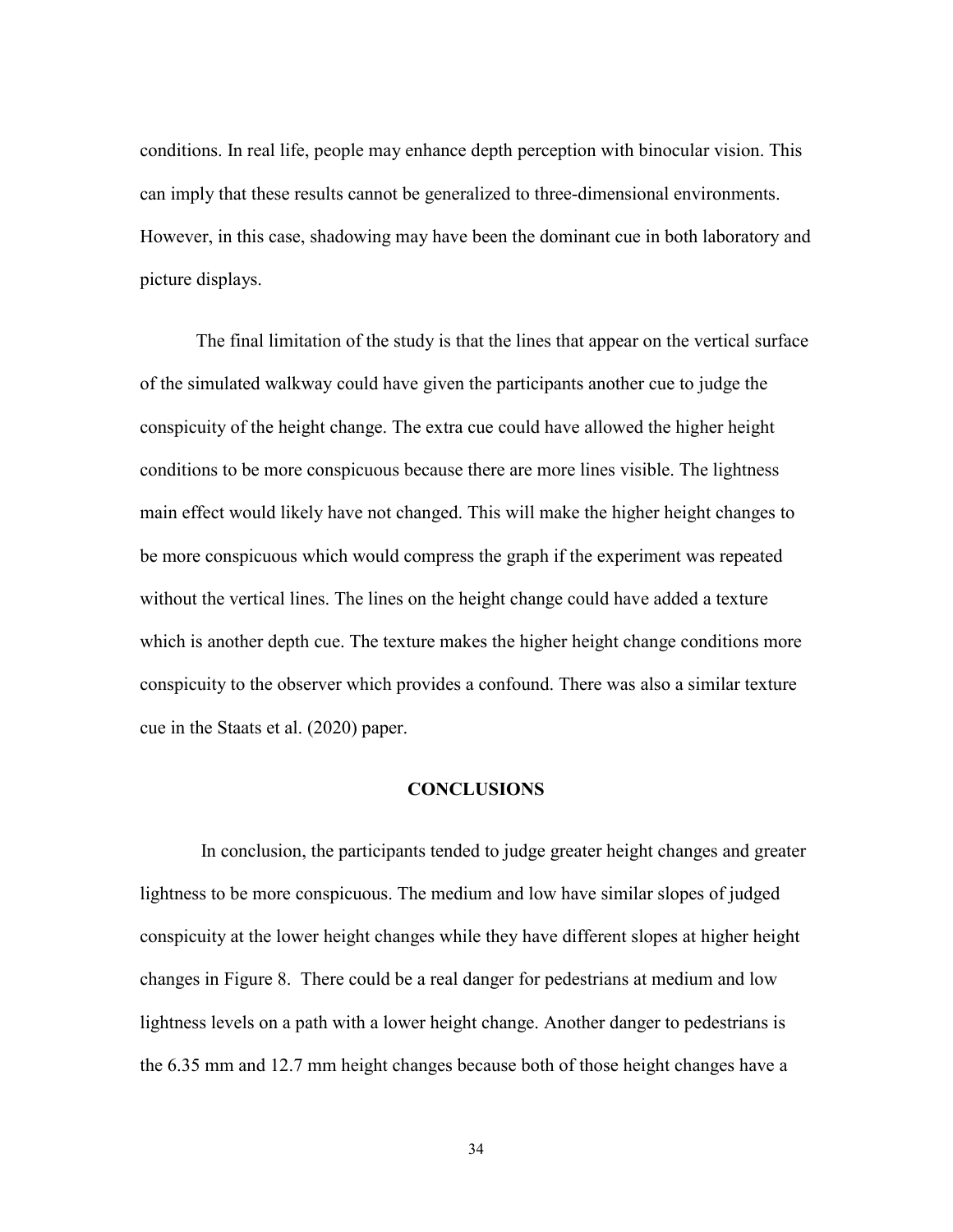relatively low judged conspicuity. 6.35 mm is the maximum height change before ASTM F1637 requires a beveled edge on the height change and 12.7mm is in the mean MFC. 6.35mm is well below or in the bottom the mean range of the MFC however the lack of conspicuity especially at low lightness level there is a higher possibility that particularly older adults which have greater variability in their MFC that a trip and fall event can occur.

For future studies, I would like to compare the data gathered from digitally manipulated lightness levels and compare it to data gathered from a traditional study with varying illuminance levels. This would provide valuable information about the differences between using pictures as a model for a three-dimensional object. Likely, the results between pictures and the real world are not significantly different. The only exception if the experiment requires only binocular cues due to photos only captures the monocular cues.

#### **References**

# ASTM F1637, 2013, ASTM F1637 Standard Practice for Safe Walking Surfaces, ASTM International, West Conshohocken, PA (2013)

Ayres, T. J., & Kelkar, R. (2006). *Sidewalk potential trip points: A method for characterizing walkways*. *International journal of industrial ergonomics*, *36*(12),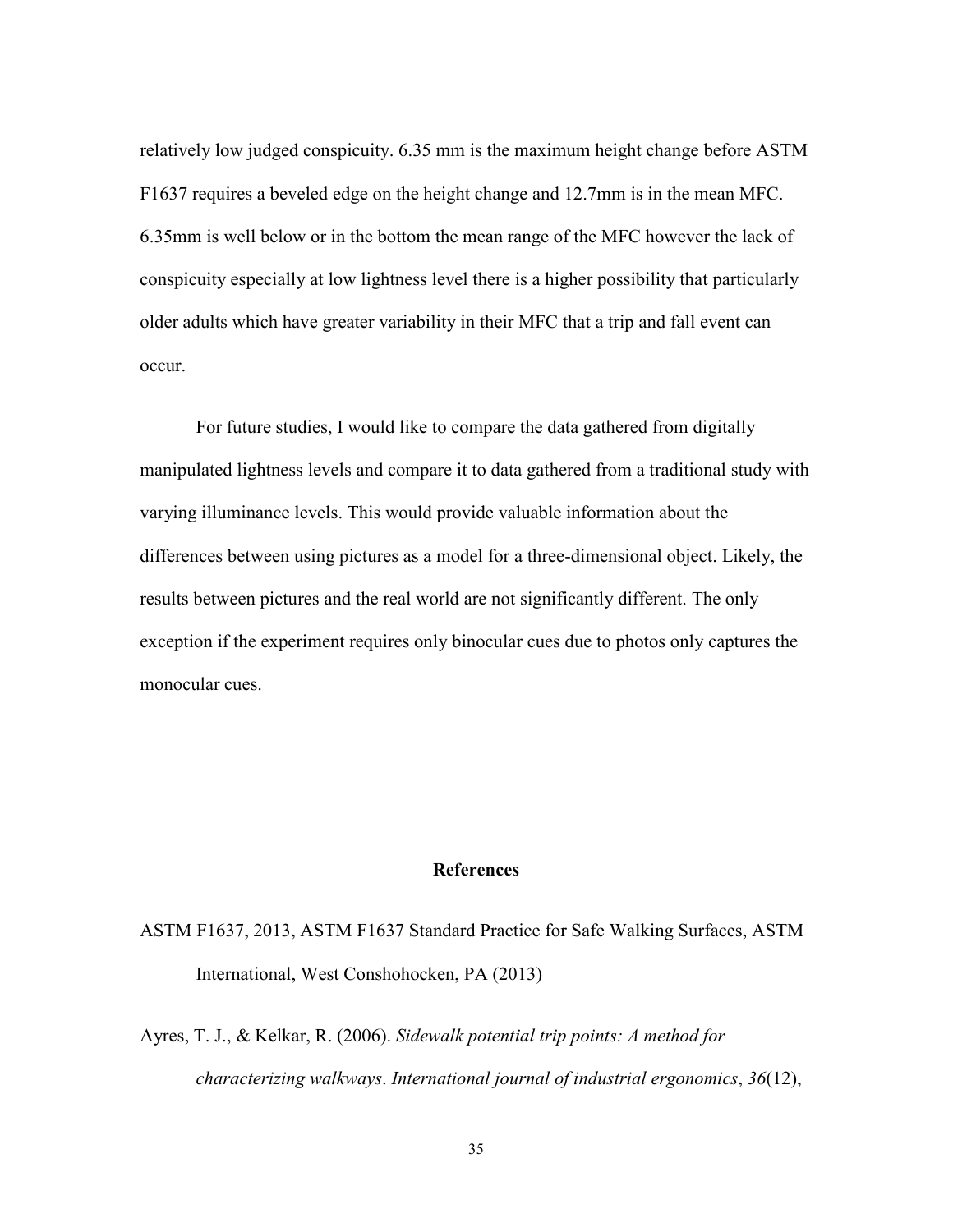- Barrett, R. S., Mills, P. M., & Begg, R. K. (2010). *A systematic review of the effect of aging and falls history on minimum foot clearance characteristics during level walking*. *Gait & posture*, *32*(4), 429-435.
- Blake, A. J., Morgan, K., Bendall, M. J., Dallosso, H., Ebrahim, S. B. J., Arie, T. A., ... & Bassey, E. J. (1988). *Falls by elderly people at home: prevalence and associated factors*. *Age and ageing*, *17*(6), 365-372.
- Boodlal, L. (2003). *Accessible sidewalks and street crossings: an informational guide* (No. FHWA-SA-03-019). United States. Federal Highway Administration.
- Cohen, H. H., & Sloan, G. D. (2016). The science behind codes and standards for safe pedestrian walkways: lighting and visual cues. Applied ergonomics, 52, 112-119
- Foster, R. J., Hotchkiss, J., Buckley, J. G., & Elliott, D. B. (2014). Safety on stairs: Influence of a tread edge highlighter and its position. Experimental gerontology, 55, 152-158.
- Fotios, S., & Cheal, C. (2009). *Obstacle detection: A pilot study investigating the effects of lamp type, illuminance, and age*. *Lighting Research & Technology*, 41(4), 321- 342.
- Hagen, M. A., & Teghtsoonian, M. (1981). The effects of binocular and motiongenerated information on the perception of depth and height. *Perception &*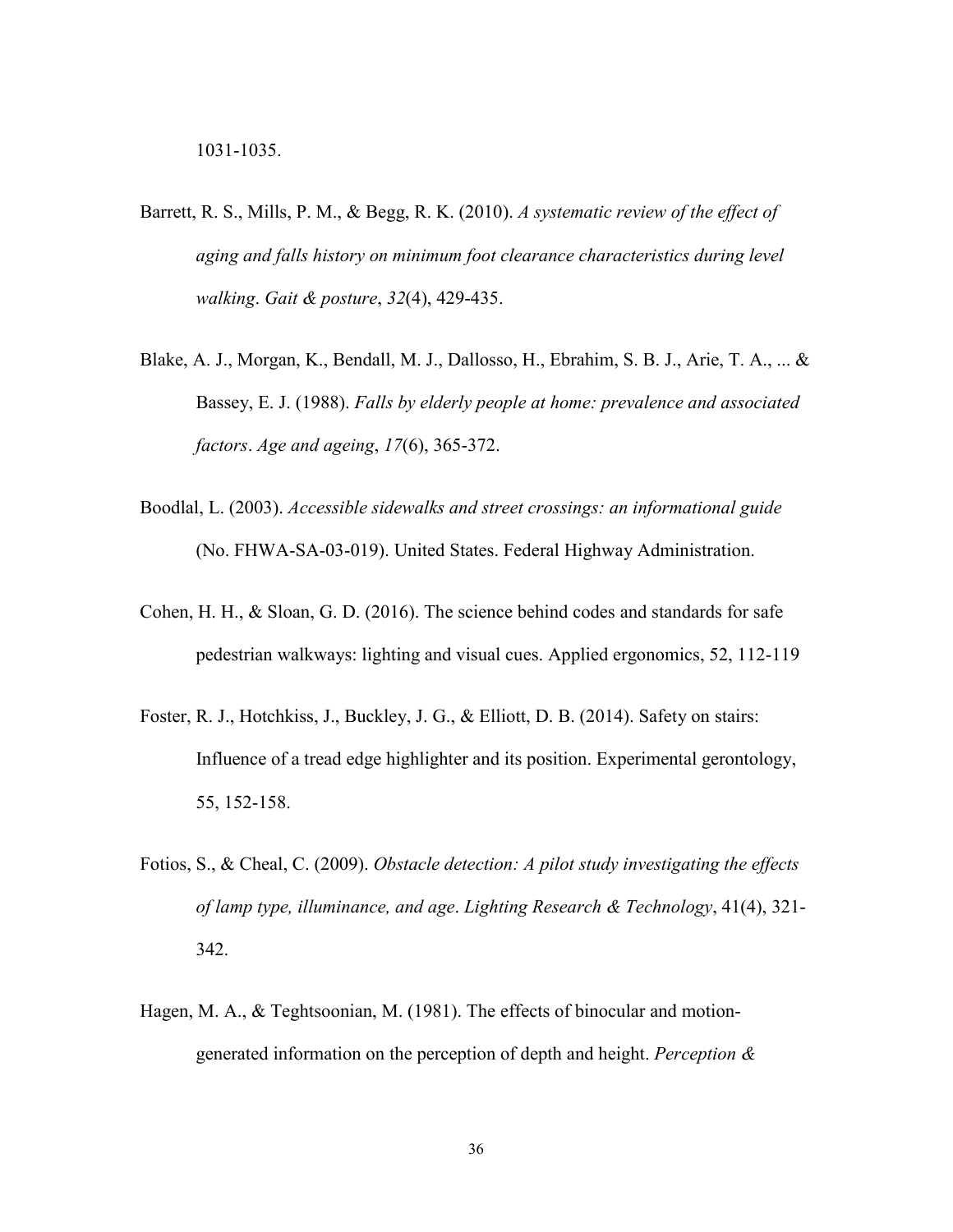*Psychophysics*, 30(3), 257-265.

Hancock, P. A. (2019). *On the dynamics of conspicuity*. *Human factors*, 0018720819840849.

- Heijnen, M. J. H., & Rietdyk, S. (2016). Falls in young adults: Perceived causes and environmental factors assessed with a daily online survey. *Human movement science*, 46, 86-95.
- Kwasniak, A., Cuadrado, J., Kuzel, M., & Sinocruz, J. (2012, September). Evaluating public awareness of trip hazards on outdoor walkways. In *Proceedings of the Human Factors and Ergonomics Society Annual Meeting* (Vol. 56, No. 1, pp. 639-642). Sage CA: Los Angeles, CA: Sage Publications.
- Mamassian, P., Knill, D. C., & Kersten, D. (1998). The perception of cast shadows. *Trends in cognitive sciences*, *2*(8), 288-295.
- Nemire, K., Johnson, D. A., & Vidal, K. (2016). The science behind codes and standards for safe walkways: changes in level, stairways, stair handrails, and slip resistance. *Applied Ergonomics,* 52, 309-316.
- Rogers, B., & Graham, M. (1979). *Motion parallax as an independent cue for depth perception. Perception*, *8*(2), 125-134.
- Staats, R., McKinney, T., Barker, A., Ortega, N., Merics, N., Wolf, K., Stephens, B. (2020). *Conspicuity of Trip Hazards: Height and Expansion Joint Gap*.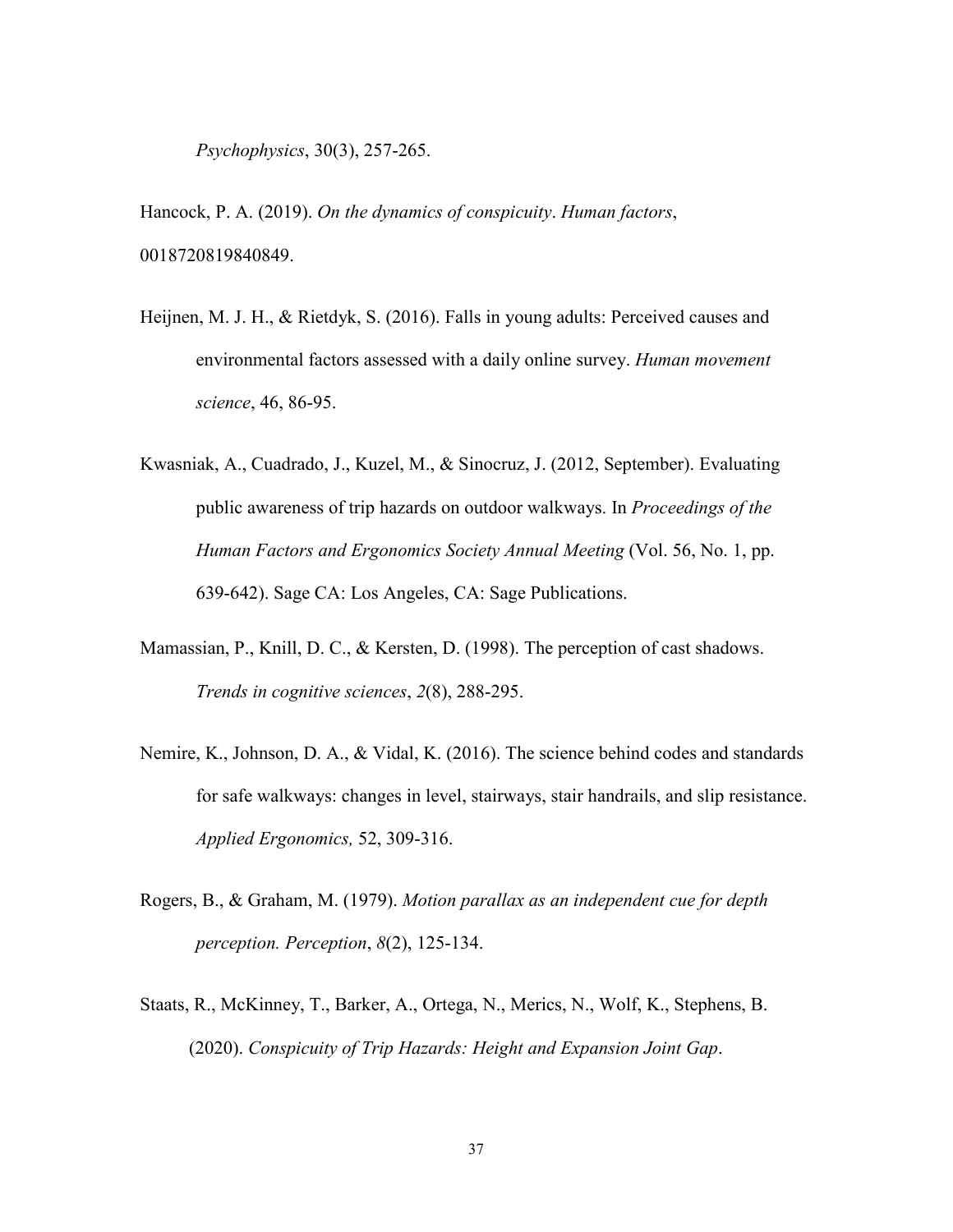Manuscript submitted for publication.

Tutaj, M. (2019). *Validity of Magnitude Estimation of Traffic Sign Conspicuity*

- Toet, A., Kooi, F. L., Bijl, P., & Valeton, J. M. (1998). *Visual conspicuity determines human target acquisition performance*. *Optical Engineering*, *37*(7), 1969-1976.
- Uttley, J., Fotios, S., & Cheal, C. (2017). *Effect of illuminance and spectrum on peripheral obstacle detection by pedestrians*. *Lighting Research & Technology*, *49*(2), 211-227.
- Wertheim, A. H. (2010). *Visual conspicuity: a new simple standard, its reliability, validity, and applicability*. *Ergonomics*, *53*(3), 421-442.
- Wertheim, A. H., Hooge, I. T. C., Krikke, K., & Johnson, A. (2006). How important is lateral masking in visual search?*. Experimental Brain Research,* 170(3), 387-402.
- Yonas, A., Goldsmith, L. T., & Hallstrom, J. L. (1978). *Development of sensitivity to information provided by cast shadows in pictures. Perception*, *7*(3), 333-341

APPENDIX A

Information about Being in a Research Study Clemson University

## **A Study of the Conspicuity of Height Change**

#### **KEY INFORMATION ABOUT THE RESEARCH STUDY**

**Voluntary Consent:** Dr. Ben Stephens is inviting you to volunteer for a research study.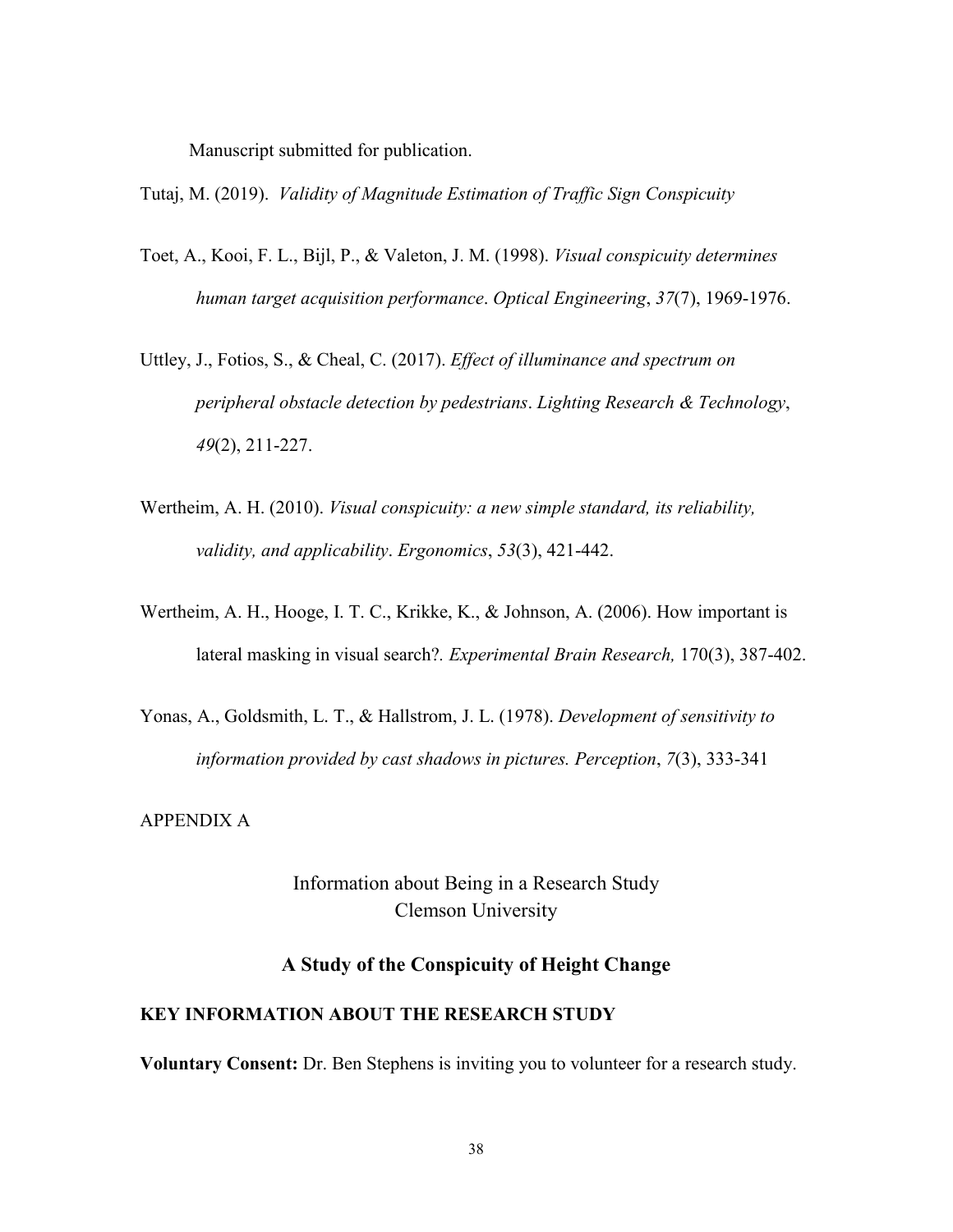Dr. Ben Stephens is a Professor at Clemson University conducting the study with Rachel **Staats** 

You may choose not to take part and you may choose to stop taking part at any time. You will not be punished in any way if you decide not to be in the study or to stop taking part in the study.

If you decide not to take part or to stop taking part in this study, it will not affect your grade in any way.

**Study Purpose:** The purpose of this research is to understand how conspicuous a height change is in walkways.

**Activities and Procedures:** Your part in the study will be to provide a magnitude estimation distance of how conspicuous a height change is in a walkway.

**Participation Time:** It will take you about an hour to be in this study.

## **Risks and Discomforts:**

We do not know of any risks or discomforts to you in this research study. OR **Possible Benefits:**

The potential benefits to the study is to increase the safety of walkways.

## **EXCLUSION/INCLUSION REQUIREMENTS**

All participants must have natural or corrected 20/20 vision For Clemson University employees:

As responsible employees under Clemson University Title IX policies, we are required to report incidents of discrimination based on sex, sexual harassment, or sexual violence involving a member of the Clemson University community. Nothing you say in this study will be associated with your name at any point in the process unless you disclose information that may be reportable under Clemson's policies.

## **PROTECTION OF PRIVACY AND CONFIDENTIALITY**

The results of this study may be published in scientific journals, professional publications, or educational presentations.

The information collected during the study could be used for future research studies or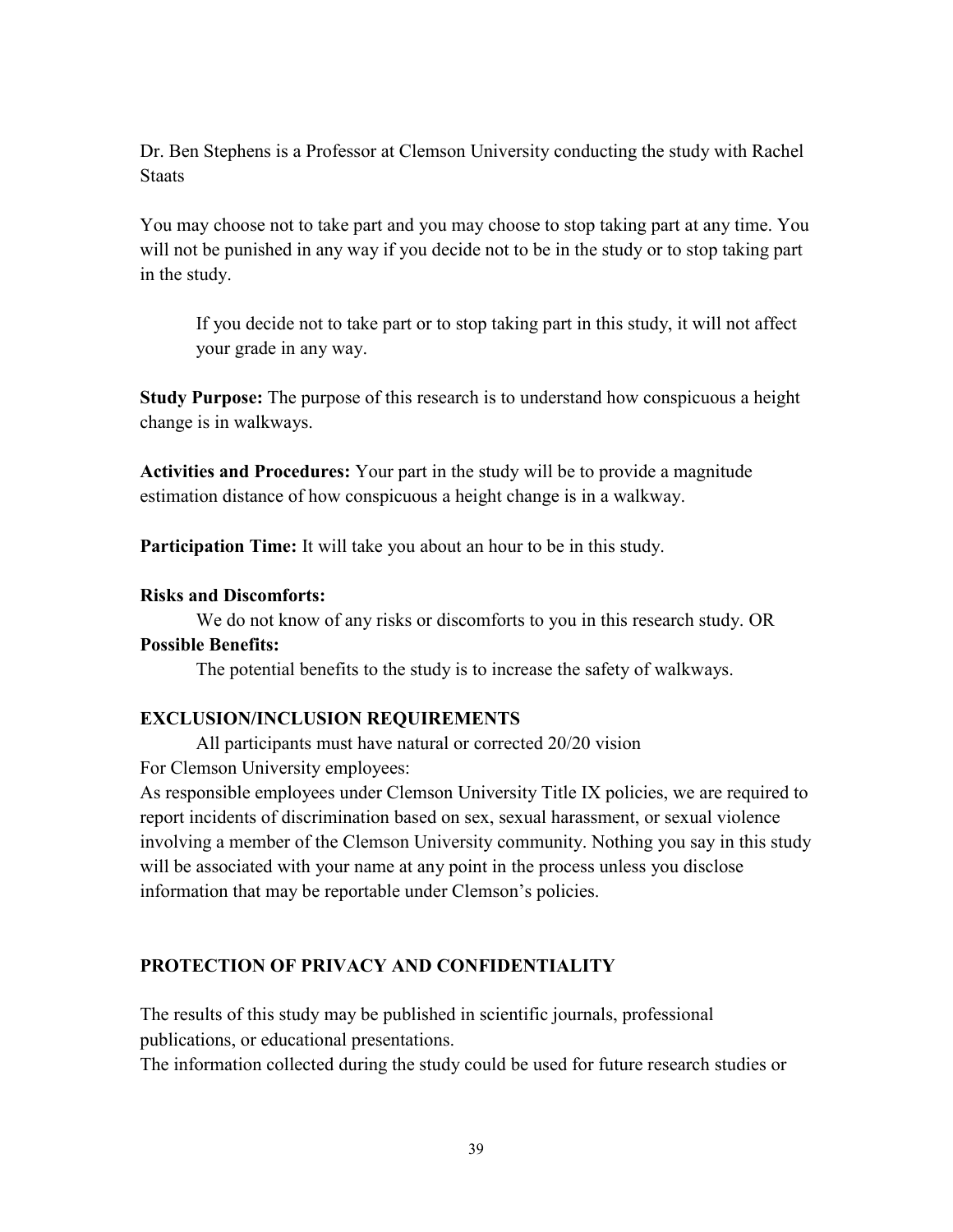distributed to another investigator for future research studies without additional informed consent from the participants or legally authorized representative.

## **CONTACT INFORMATION**

If you have any questions or concerns about your rights in this research study, please contact the Clemson University Office of Research Compliance (ORC) at 864-656-0636 or [irb@clemson.edu.](mailto:irb@clemson.edu) If you are outside of the Upstate South Carolina area, please use the ORC's toll-free number, 866-297-3071. The Clemson IRB will not be able to answer some study-specific questions. However, you may contact the Clemson IRB if the research staff cannot be reached or if you wish to speak with someone other than the research staff.

If you have any study-related questions or if any problems arise, please contact Rachel Staats at Clemson University [rstaats@clemson.edu.](mailto:rstaats@clemson.edu)



# **APPENDIX B**

0 cm Height Change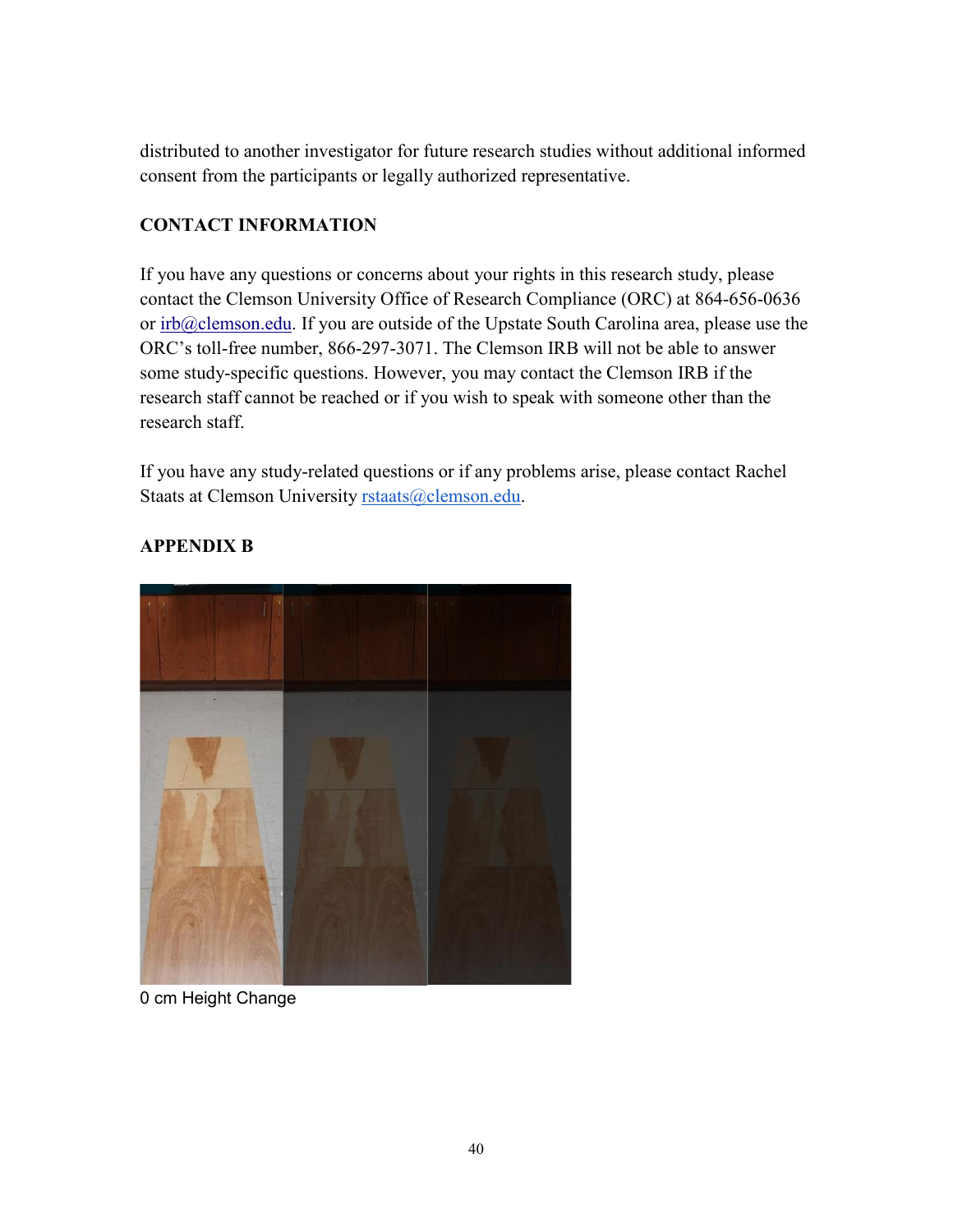

0.445 cm Height Change



0.635 cm Height Change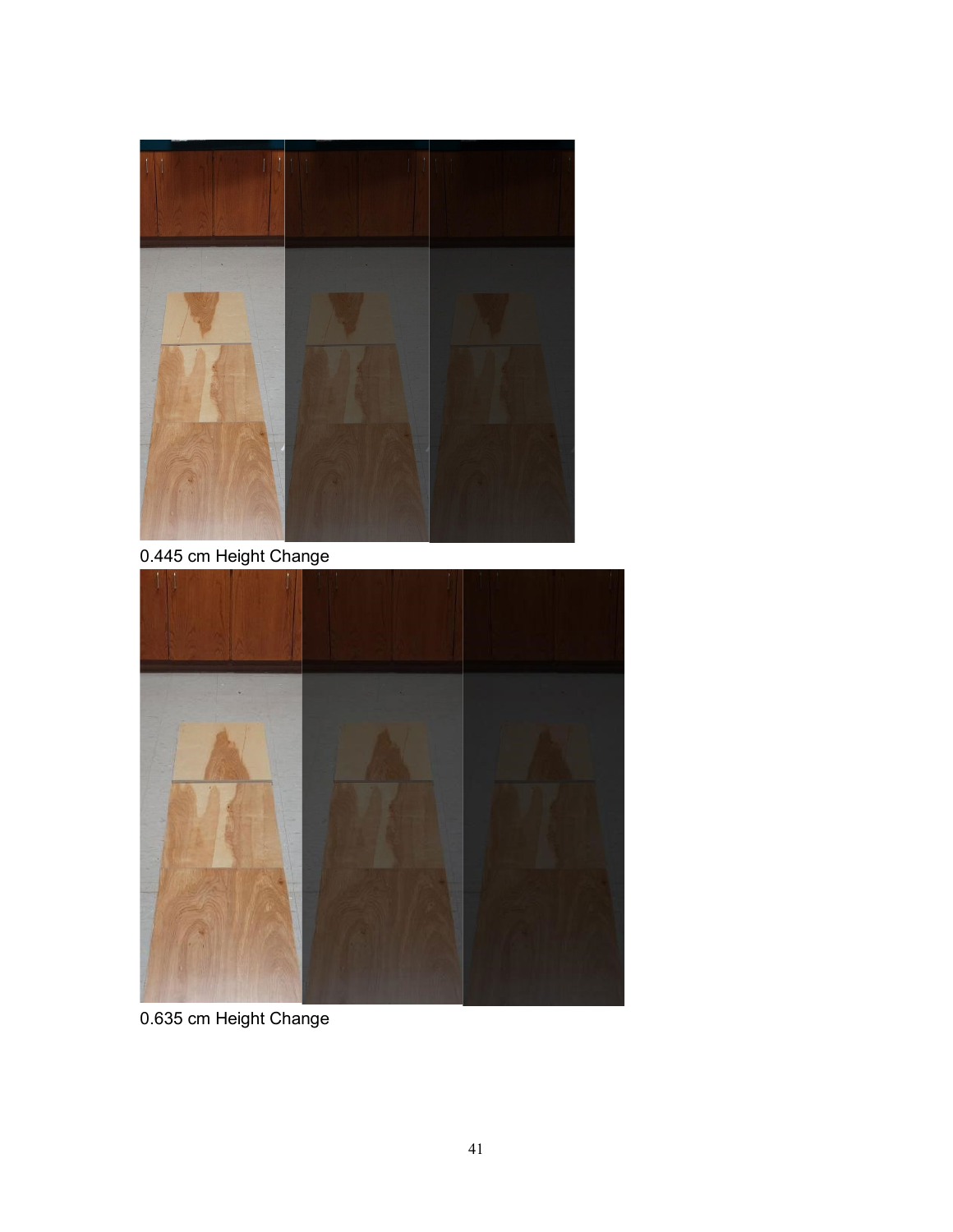

1.27 cm Height Change



2.54 cm Height Change